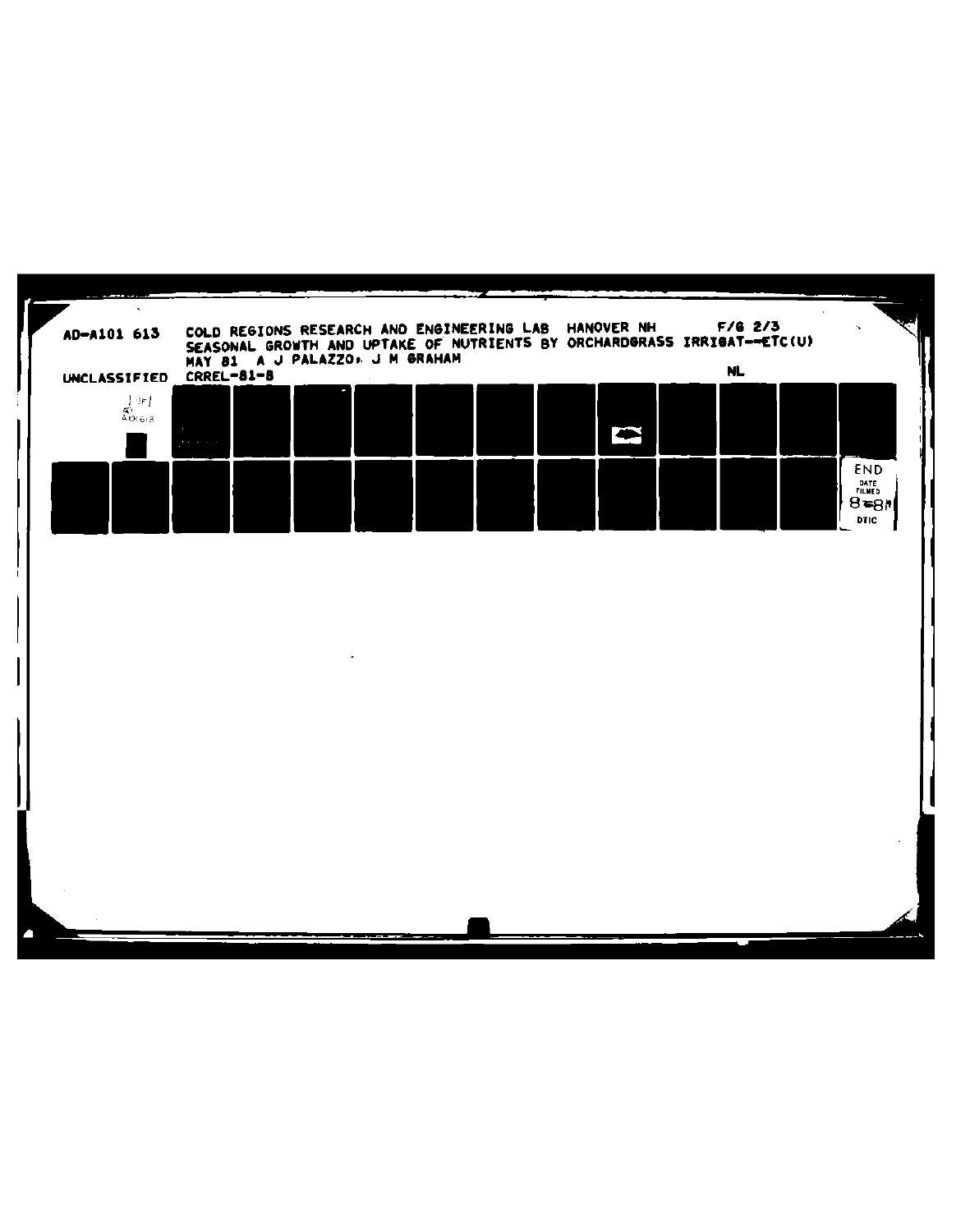





Seasonal growth and uptake of nutrients by orchardgrass irrigated with wastewater

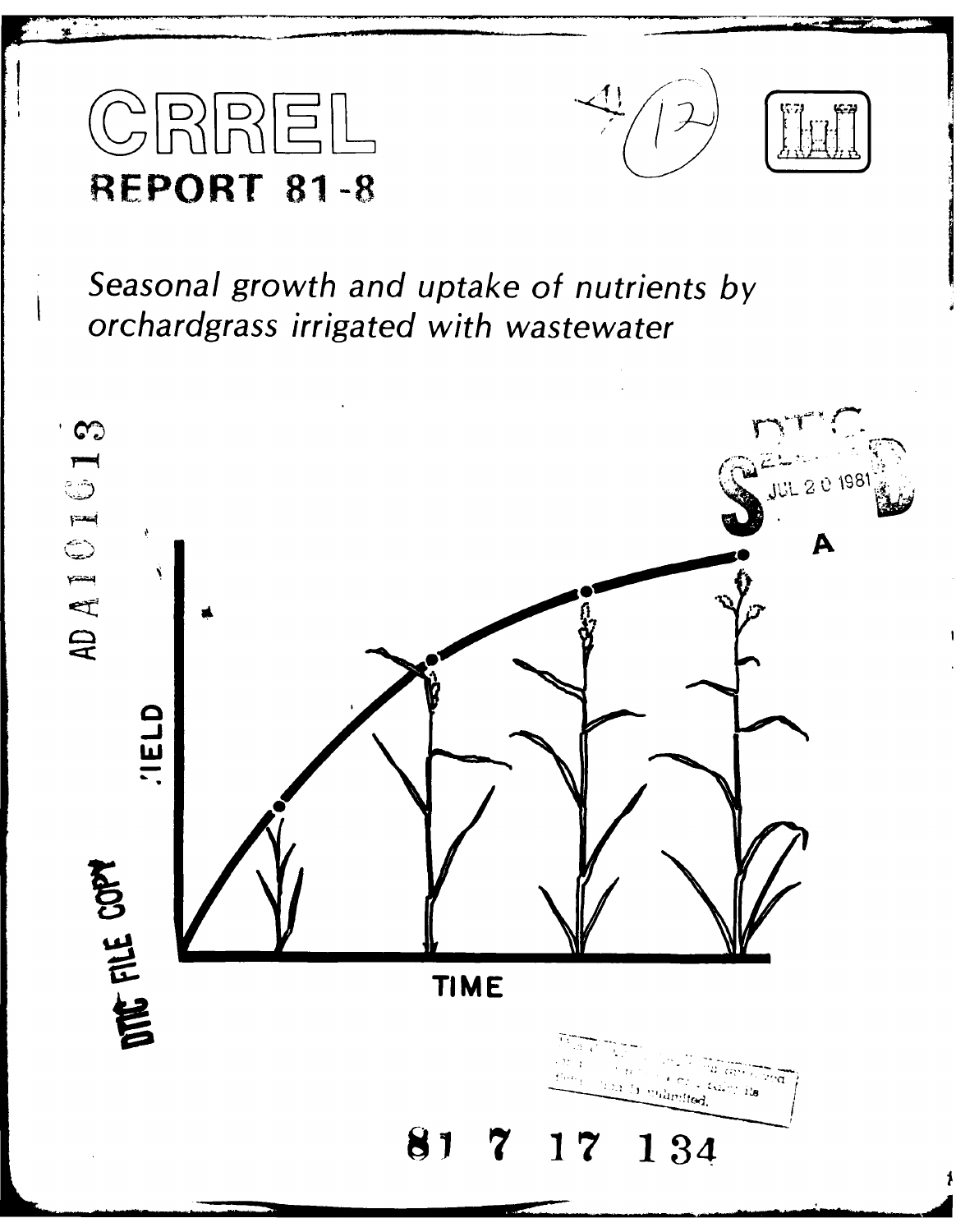For conversion of **SI** metric units to U.S./British customary units of measurement consult ASTM Standard E380, Metric Practice Guide, published by the American Society for Testing and Materials, *1916* Race St., Philadelphia, Pa. 19103,

Cover: Growth stages of orchardgrass (Dactylis glomerata L.).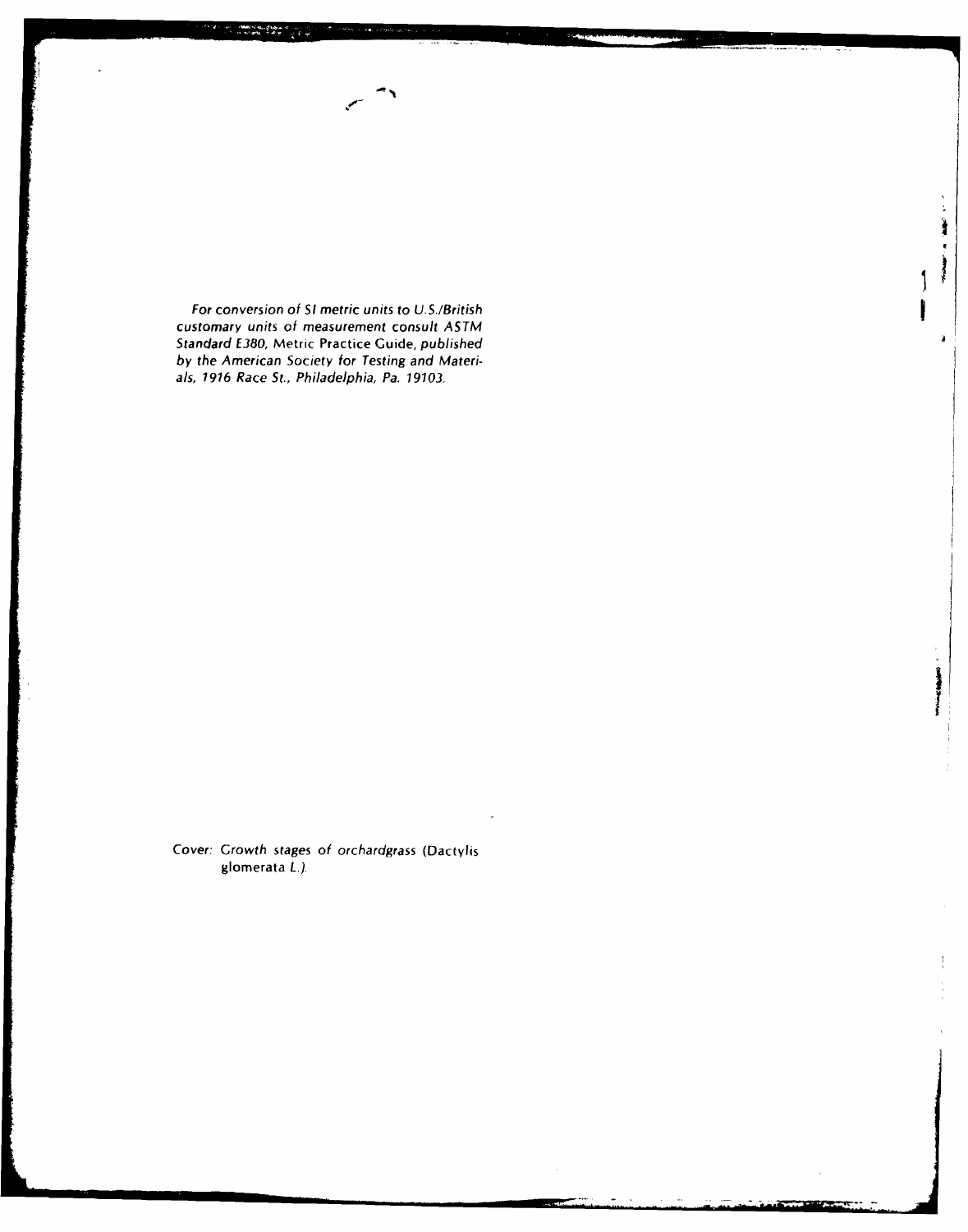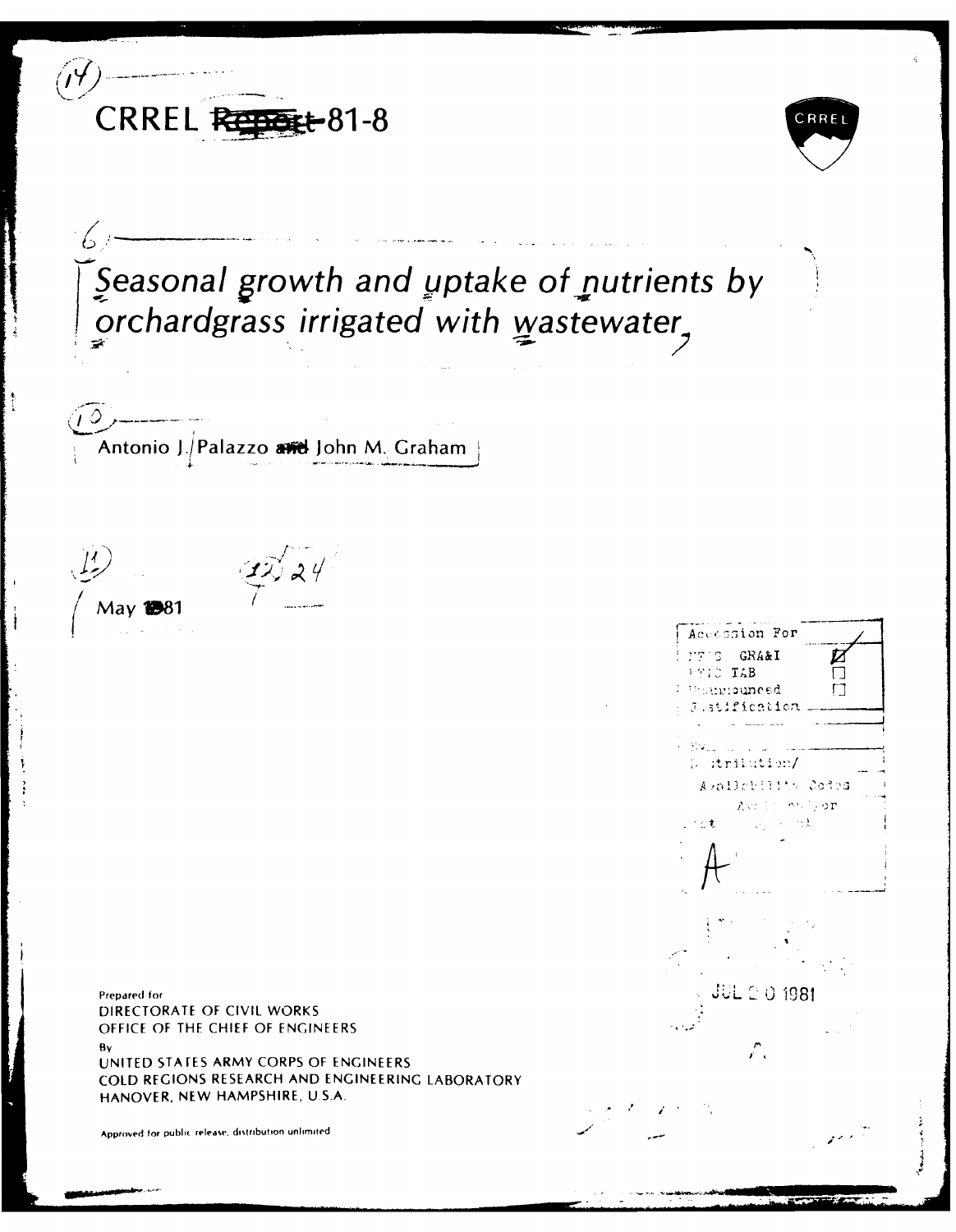| REPORT DOCUMENTATION PAGE                                                                                                                                                                                                               | <b>READ INSTRUCTIONS</b><br>BEFORE COMPLETING FORM             |
|-----------------------------------------------------------------------------------------------------------------------------------------------------------------------------------------------------------------------------------------|----------------------------------------------------------------|
| 1. REPORT NUMBER<br>2. GOVT ACCESSION NO.                                                                                                                                                                                               | 3. RECIPIENT'S CATALOG NUMBER                                  |
| AD-A101613<br>CRREL Report 81-8                                                                                                                                                                                                         |                                                                |
| 4. TITLE (and Subtitle)                                                                                                                                                                                                                 | 5. TYPE OF REPORT & PERIOD COVERED.                            |
| SEASONAL GROWTH AND UPTAKE OF NUTRIENTS BY                                                                                                                                                                                              |                                                                |
| ORCHARDGRASS IRRIGATED WITH WASTEWATER                                                                                                                                                                                                  | 6. PERFORMING ORG. REPORT NUMBER                               |
|                                                                                                                                                                                                                                         |                                                                |
| 7. AUTHOR(a)                                                                                                                                                                                                                            | 8. CONTRACT OR GRANT NUMBER(a)                                 |
| Antonio J. Palazzo and John M. Graham                                                                                                                                                                                                   |                                                                |
| 9. PERFORMING ORGANIZATION NAME AND ADDRESS                                                                                                                                                                                             | 10. PROGRAM ELEMENT, PROJECT, TASK<br>AREA & WORK UNIT NUMBERS |
| U.S. Army Cold Regions Research and Engineering Laboratory                                                                                                                                                                              |                                                                |
| Hanover, New Hampshire 03755                                                                                                                                                                                                            | CWIS 31633                                                     |
| 11. CONTROLLING OFFICE NAME AND ADDRESS                                                                                                                                                                                                 | 12. REPORT DATE                                                |
| Directorate of Civil Works                                                                                                                                                                                                              | May 1981                                                       |
| Office of the Chief of Engineers                                                                                                                                                                                                        | <b>13. NUMBER OF PAGES</b><br>25                               |
| Washington, D.C. 20314<br>14. MONITORING AGENCY NAME & ADDRESS(II different from Controlling Office)                                                                                                                                    | 15. SECURITY CLASS. (of this report)                           |
|                                                                                                                                                                                                                                         | Unclassified                                                   |
|                                                                                                                                                                                                                                         | 15a. DECLASSIFICATION/DOWNGRADING                              |
|                                                                                                                                                                                                                                         | <b>SCHEDULE</b>                                                |
| 16. DISTRIBUTION STATEMENT (of this Report)                                                                                                                                                                                             |                                                                |
| Approved for public release; distribution unlimited.<br>17. DISTRIBUTION STATEMENT (of the abatract entered in Block 20, if different from Report)                                                                                      |                                                                |
|                                                                                                                                                                                                                                         |                                                                |
| <b>18. SUPPLEMENTARY NOTES</b>                                                                                                                                                                                                          |                                                                |
|                                                                                                                                                                                                                                         |                                                                |
|                                                                                                                                                                                                                                         |                                                                |
|                                                                                                                                                                                                                                         |                                                                |
| 19. KEY WORDS (Continue on reverse side if necessary and identify by block number)                                                                                                                                                      |                                                                |
| Forage grasses<br>Nutrient analysis                                                                                                                                                                                                     |                                                                |
| Nutrient uptake                                                                                                                                                                                                                         |                                                                |
| Waste treatment                                                                                                                                                                                                                         |                                                                |
| Wastewater                                                                                                                                                                                                                              |                                                                |
| A 20. ABSTRACT (Continue on reverse side if recorsary and identity by block number)<br>A 2-year field study determined the seasonal growth and nutrient accumulation of a forage grass receiving 7.5 cm/wk                              |                                                                |
| of primary treated domestic wastewater. The average N and P concentrations in the wastewater were 31.5 and 6.1 mg/L                                                                                                                     |                                                                |
| respectively. An established sward of Pennlate orchardgrass (Dactylis glomerata L.) was managed on an annual three                                                                                                                      |                                                                |
| cutting system. Grass samples were periodically taken to determine plant dry matter accumulation and uptake of N, P                                                                                                                     |                                                                |
| and K. Changes in nutrient uptake within a harvest period were related to both changes in dry matter accumulation                                                                                                                       |                                                                |
| and plant nutrient concentration. For maximum yields and nutrient removal, it is recommended that orchardgrass<br>be initially harvested at the early heading stage of growth in the spring. Subsequent harvests should be performed at |                                                                |
| 5-to 6-week intervals. Average daily dry matter, N and P accumulation was greatest during the first harvest period                                                                                                                      |                                                                |
| $DD \sim \frac{1}{2}$<br>1473<br><b>EDITION OF 1 NOV 65 IS OBSOLETE</b>                                                                                                                                                                 | Unclassified                                                   |

 $\cdot$  f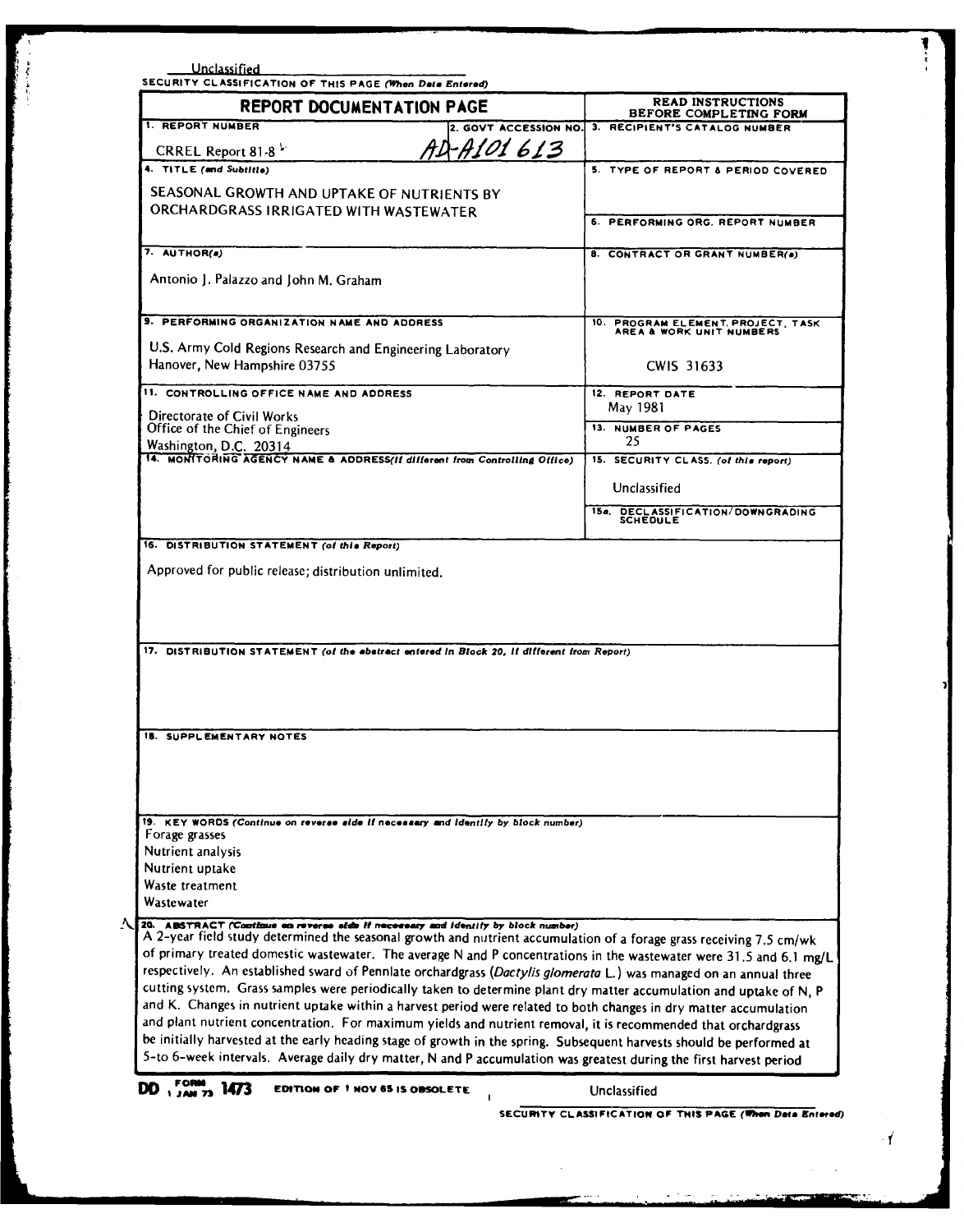### **Unclassified** SECURITY CLASSIFICATION OF THIS PAGE(When Data Entered

# 20. **Abstract** (cont'd)

 $\propto$ 

**4a**

(May in Hanover, **N.H. ).** This would be the most appropriate time to increase the application rate, thus treating excess wastewater stored during the winter. Estimates of monthly plant removal for **N** and P are presented as a guide in designing land treatment systems according to the procedures given in the EPA/Corps Land Treatment Design Manual.

> Unclassified  $\mathbf{H}$

**SECURITY CLASSIFICATION OF THIS PAGE(When Data Entered)**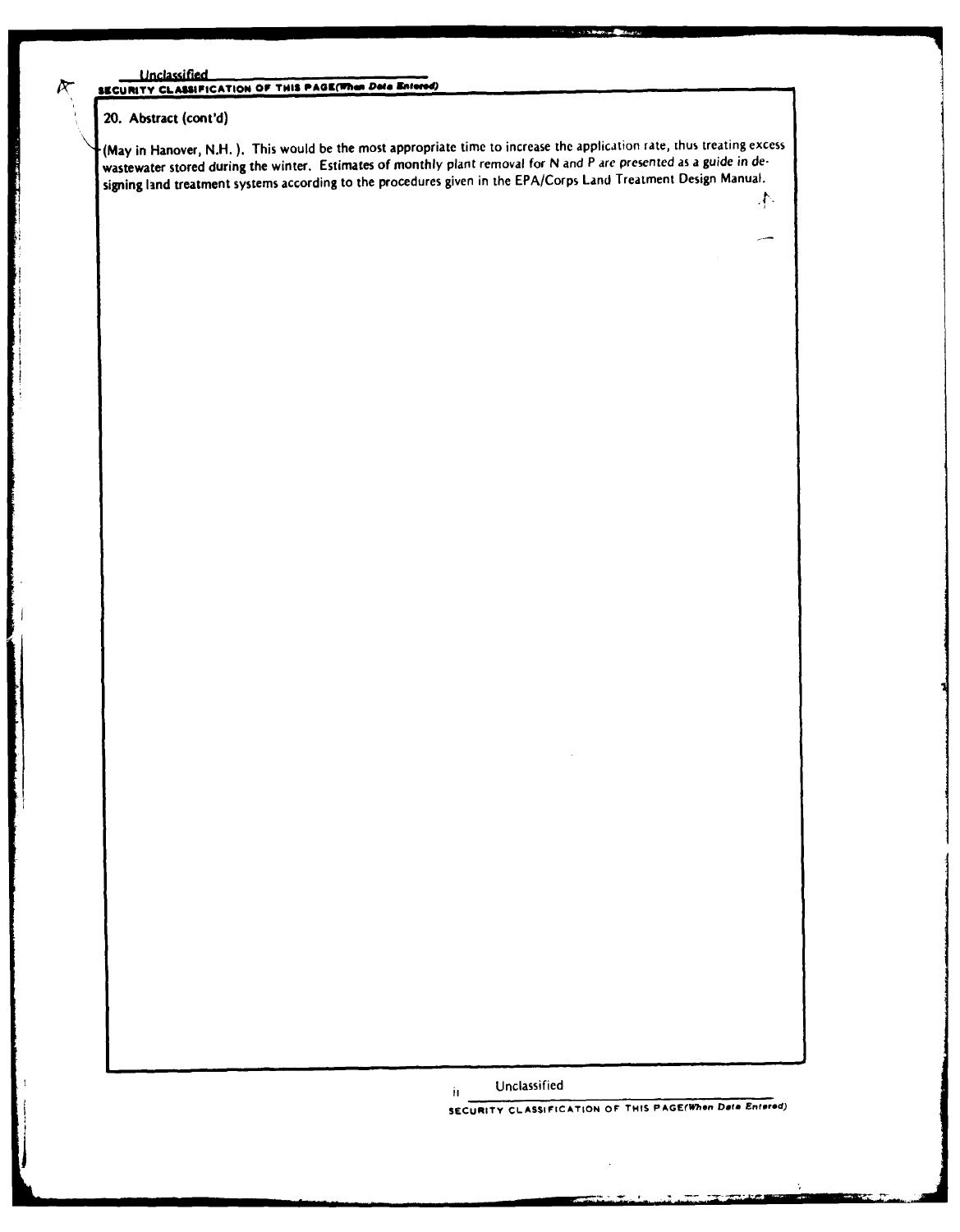### **PREFACE**

فعصيته فالمريزين

This report was prepared **by** Antonio **J.** Palazzo, Research Agronomist, and John M. Graham, Biological Technician, of the Earth Sciences Branch, Research Division, **U.S.** Army Cold Regions Research and Engineering Laboratory. The study was conducted as a part of the **U.S.** Army Corps of Engineers Civil Works Research and Investigations Project under Work Unit CWIS **31633,** Optimization of Automated Procedures for Planning, Design and Management of Land Treatment of Wastewater.

The authors would like to acknowledge T.F. Jenkins and J.R. Bouzoun of CRREL; C.E. Clapp, USDA-SEA; and J.R. Mitchel, University of New Hampshire for their technical review of this report. Appreciation is also expressed to C.F. Grant, University of New Hampshire, for assistance in the statistical design and analysis of the data; to H.L. McKim for his support as program manager; and to the CRREL Water Chemistry Laboratory. Special thanks to Eleanor Huke for drawing the cover illustration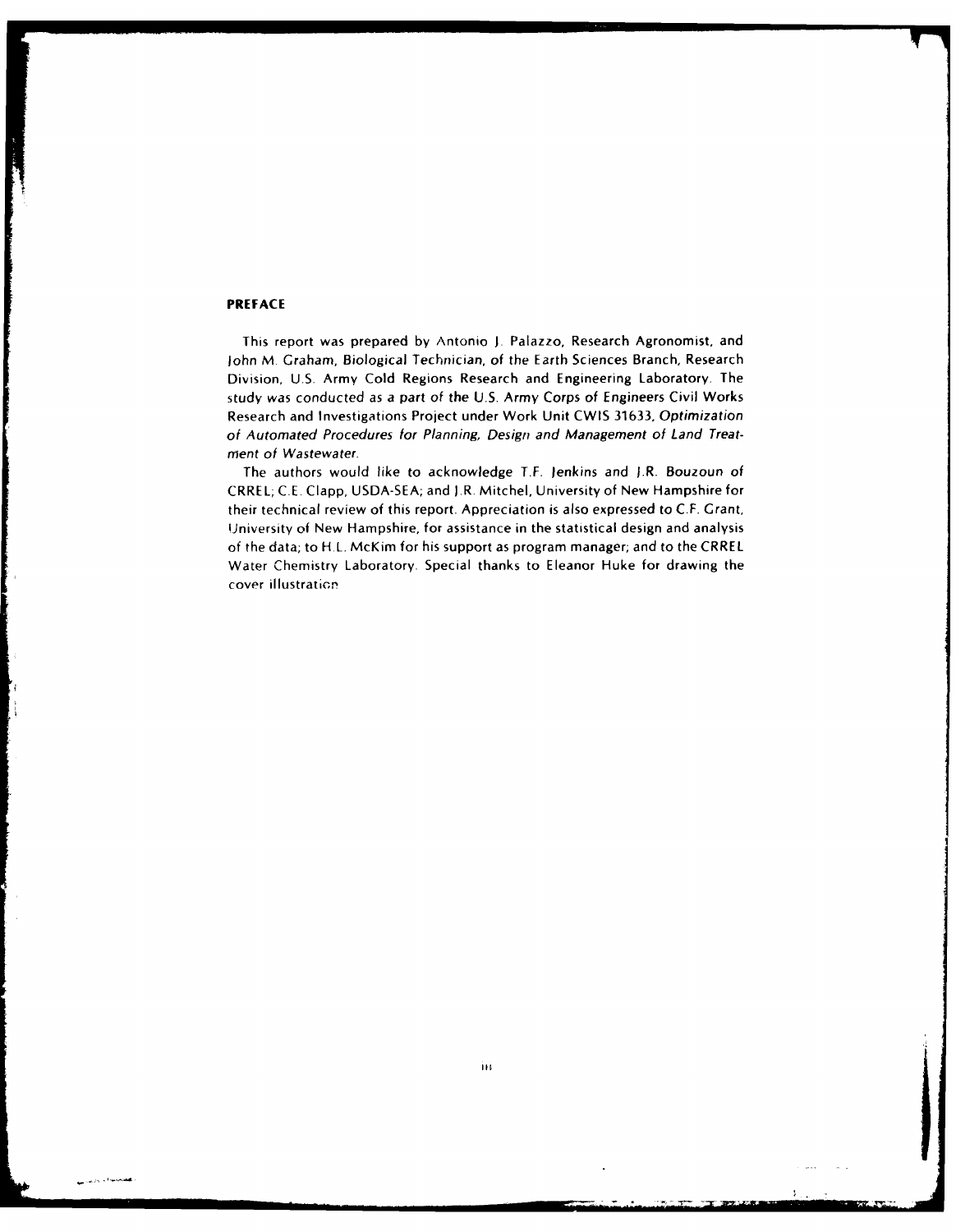# **SEASONAL GROWTH AND UPTAKE OF NUTRIENTS BY ORCHARDGRASS IRRIGATED WITH WASTEWATER**

Antonio **J.** Palazzo and John M. Graham

treatment capable of meeting stringent water ued to accumulate N through June quality standards. The primary function of vege- Martin et al (1979) studied the effects of two, tation in land treatment systems is to remove three and four time cutting schedules on grass certain wastewater constituents that conven- yields under two municipal effluent application tional treatment cannot handle, especially N. rates. At the high rate of application (10 cm/wk), Plant removal of N is necessary to prevent it reed canarygrass, orchardgrass and tall fescue from leaching through the soil profile. Hook and were usually the best yielders with maximum Burton (1979) recommended the harvesting of persistence. Borrelli et al. (1978) and Martin et al. plant biomass as a reliable control of N leaching (1978) found no detrimental effects on the qualthrough soils irrigated with wastewater. Forage ity of forage grasses irrigated with sewage efflugrasses are generally considered to be the most ent efficient N-removing crop. In a review of the nu- Studies using commercial fertilizers as a nutritrient uptake of crops in land treatment systems, ent source have shown that the removal of nutri- (lapp et al (1978) reported that forage grasses ents by forage grasses and their yields are highly *(an* remove over 400 kg!ha of N annually as well dependent on cutting management. The greatest

trient uptake and growth times within a harvest vest or up to about mid-June (Duell 1960, Washperiod could lead to increased wastewater appli- ko et al. 1967, Kunelius et al 1974) Although ration rates because it would allow for more ef- yields of orchardgrass during this period have ficient plant utilization of wastewater constit-<br>been shown to increase up to the flowering stage uents Hook and Kardos (1976) reported on the of growth (intenson 1963, Washko et al. 1967, yields of reed canarygrass which received sec-<br>
Kunelius et al. 1974), greater annual yields have ondary wastewater and was cut three times an- been reported when the initial harvest was at the nually over a 10-year period. Their results showed early heading stage (Colby et al. 1965). that within a single season plant yields were Orchardgrass has a good yield distribution greatest for the first cutting, followed by the section of throughout the season because of a high after-

hy reed canarygrass during May and June They Aftermath production is usually greater when noted that for grasses which received 6 cm/wk of the first cutting takes place at the early heading

**INTRODUCTION** wastewater, total **N** uptake increased up to mid-June and then leveled off; however, grasses Land application is one method of wastewater which received 11 cm/wk of wastewater contin-

as 29 to 56 kg/ha of P. **percentage of dry matter produced in a growing** Identification of the forage grasses' peak nu- season is generally obtained during the first har-

ond and then the third math production following the first harvest (lapp et al (1978) discussed the uptake of N (Kunelius et al. 1974, lung and Baker 1975).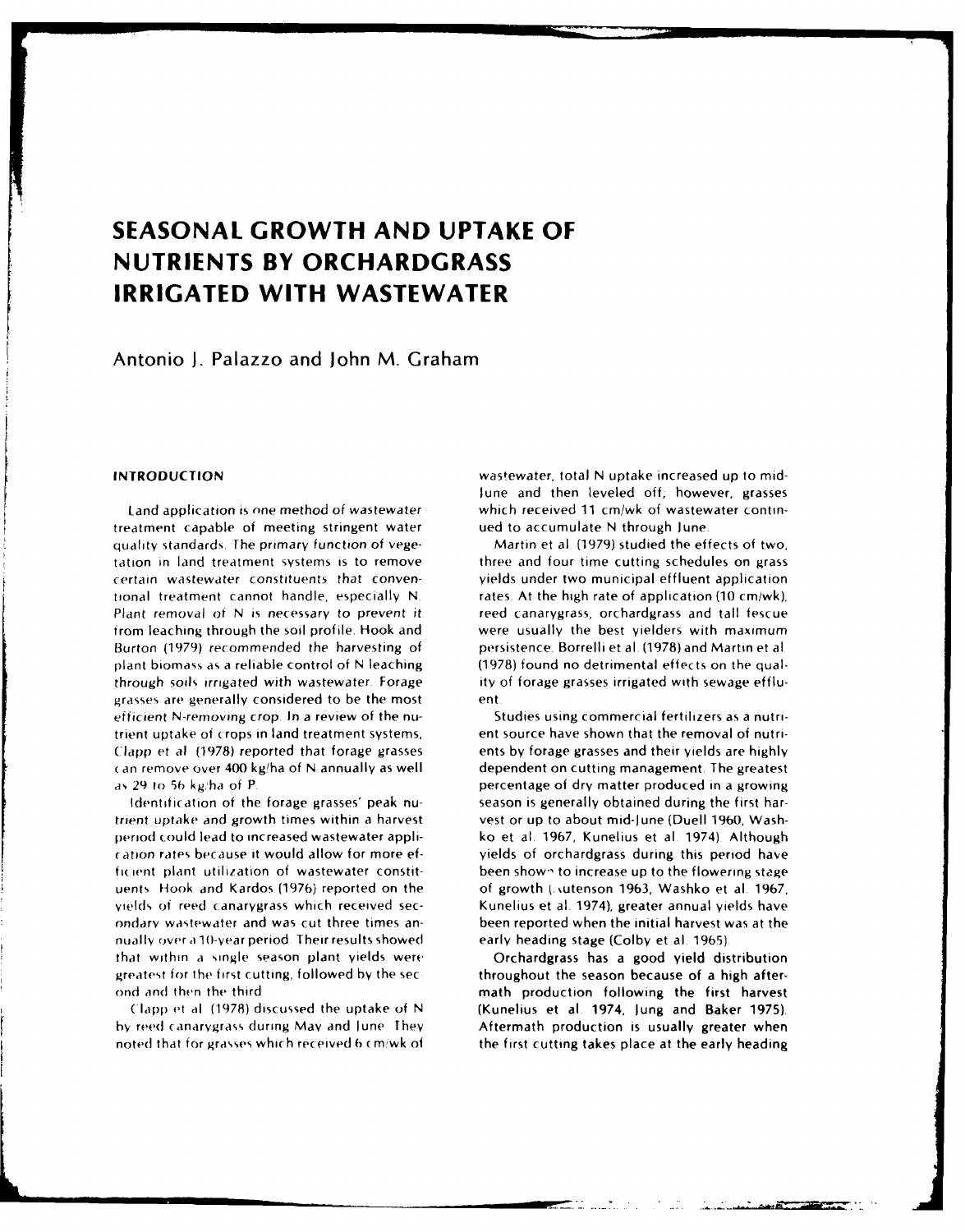stage and when additional N fertilizer is applied (Colby et al. 1965, Washko et al. 1967). Brown and Ashley (1974) reported that prompt tillering of plants will shorten the lag period after defoliation and increase attermath production, while Auda et al. (1966) reported that N stimulated tillering and growth of orchardgrass. Pearce et al. (1965) found that the regrowth of orchardgrass was linear with time; both dry matter and leaf area accumulated faster in July than September

The slowing of orchardgrass growth during subsequent harvests is physiological in nature and is not correlated with any phenotypic relationships as in the initial harvest when a seedhead is produced. Colby et al. (1965) and Jung and Baker (1975) affirmed that there was little advantage in separating harvests after the first cutting by more than 5 to 6 weeks. Jung and Baker (1975) and Taylor et al. (1968), who studied the regrowth of orchardgrass, stated that dry matter gains due to leaf development and losses due to leaf senescence were about equal after 30 to 35 days. Treharne et al. (1968) reported that orchardgrass maintained a high photosynthetic rate for 15 to 20 days and then declined. The chlorophyll content of the leaves dropped after 18 days and was negligible after 30 days when the leaves were fully senesced

The objective of this research was to identify peak growth and nutrient accumulation periods of a forage grass irrigated with municipal wastewater. Orchardgrass was chosen because of its ability to respond to high N application rates

The identification of peak uptake periods during the growing season will be helpful in planning seasonal wastewater application rates to achieve a greater degree of renovation

# **MATERIALS AND METHODS**

A 2-year study was conducted during 1978 and 1979 at CRREL in Hanover, New Hampshire. The soil in the study area is a Hartland silt loam which overlies a well drained gravel soil. Prior to the application of wastewater, the soil was sampled to a 15-cm depth and analyzed and was found to contain 350 and 110 kg/ha of P and K. respectively, with a pH of 5.9.

The site was prepared and seeded in August 1977 with Pennlate orchardgrass (Dactylis glomerata L.) During preparation we applied 3 metric tons, ha of dolomite limestone, 50 kg/ha of N and 100 kg/ha of K. The experimental site is shown in Figure 1

Domestic sewage provided by the town of Hanover was given primary treatment and applied by spray irrigation from 4 May to 15 October in 1978 and from 3 May to 5 September in 1979. There were 20 weekly applications in 1978. and 16 in 1979. Wastewater was applied at a rate of 7.5 cm/wk over the 2-year period, while each weekly application was administered over a 3-day period, 8 hr/day. The wastewater was also analyzed weekly to determine the amount of nutrients applied. It was found to be near neutral-



Figure 1 Test site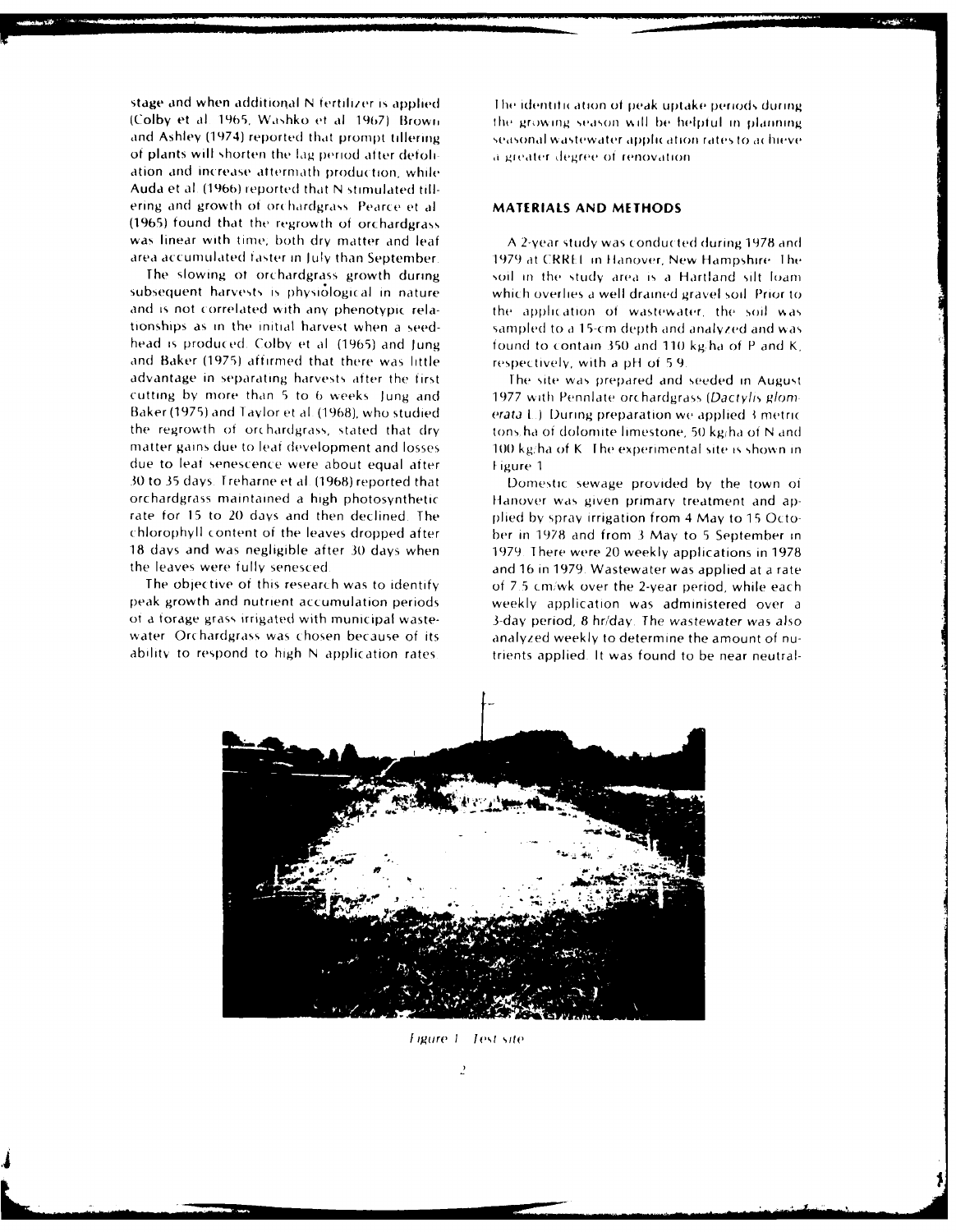ity in pH and to contain a mean of 31.5, 6.1 and samples analyzed In retrospect, we should have **18** 4 mg/L of total N, P and K respectively analyzed a subsample from each sample plot so

three cut per year schedule. **I** he rates of plant tion could have been independently examined dry matter and nutrient accumulation were de- Therefore, in 1979 analyses were performed on termined by periodically harvesting 1.3-m<sup>2</sup> sam- samples from individual sample plots. The grab ple plots (luring the growing season. The or- samples were analyzed for N, P and K according chardgrass was cut with a sickle bar mower at a to Liegel and Schulte (1977) 7 5-crn height, collected and weighed to obtain the total fresh weight per plot

An adjacent site with a similar soil type was **RESULTS AND DISCUSSION** used as a control in 1978. The site received 100 kg/ha of N from ammonium nitrate in May 1978, **Nutrient application rates** after which it was irrigated with fresh water at a As shown in Table 1, sufficient amounts of N rate of 7.5 cm/wk. Plant sampling techniques and P were supplied by the 7.5-cm/wk wastewere similar to those used in 1978 in the waste- water application rate to avoid nutritional defiwater-treated site and three 1.3-m<sup>2</sup> sample plots ciencies of these elements. Greater amounts of

four  $1.3 \cdot m^2$  plots harvested at each of the 12 plication period and higher concentrations of N forage sampling dates in 1978 and three 1.3- $m<sup>2</sup>$  and P in the wastewater used during the third plots harvested at 15 sampling dates in 1979. No harvest period in 1978. plots were sampled more than once during each year of the study with the exception of those **Dry matter accumulation and** normally harvested during the three cutting **phenotypic relationships** schedules. Sample plots which were harvested There were no significant differences in total on 7 June and 25 July in 1978 and 7 June and 26 yields between 1978 and 1979; they totaled

replication were dried at  $70^{\circ}$ C for 48 hr, after others who have reported on the yields of forage which the dry weight production was deter- grasses irrigated with wastewater (Clapp et al mined In 1978, after drying and weighing, a 1978, Palazzo and McKim 1978, Martin et al composite tissue sample was prepared for analy- 1979) sis by taking two duplicate grab samples from As shown in Figure 2, dry matter accumulation the four sample plots harvested. The composite for both years leveled off after 31 days of growth subsamples were ground and the duplicate during the first harvest period. During the sec-

**Ihe** torages were managed on a conventional that relationships between yield and composi-

were harvested at each of the 12 sample dates. N and P were applied during 1978 than in 1979. Within the wastewater-treated area there were This higher loading rate was due to a longer ap-

July in 1979 were cut at subsequent times. 10,870 and 11,080 kg/ha respectively The yields Vegetation samples from each sample plot or obtained in this study were in agreement with

|                   |                     | Wastewater<br>concentration<br>(mg/L) |     |     | Total applied<br>(kg/ha) |
|-------------------|---------------------|---------------------------------------|-----|-----|--------------------------|
| Harvest<br>period | Duration<br>(weeks) | N                                     | P   | Ν   | P                        |
| 1978              |                     |                                       |     |     |                          |
| 1                 | 5                   | 37.6                                  | 57  | 106 | 21                       |
| 2                 | 6                   | 188                                   | 59  | 85  | 27                       |
| ł                 | 9                   | 411                                   | 7.8 | 267 | 53                       |
| Total             | 20                  |                                       |     | 458 | 101                      |
| 1979              |                     |                                       |     |     |                          |
| 1                 | 5                   | 347                                   | 70  | 130 | 26                       |
| $\overline{z}$    | 4                   | 30 2                                  | 59  | 128 | 26                       |
| ł                 | 6                   | 26.6                                  | 42  | 122 | 20                       |
| Total             | 16                  |                                       |     | 380 | 72                       |

| Table 1. Concentrations and total amounts of N and P applied |
|--------------------------------------------------------------|
| to site during each harvest period.                          |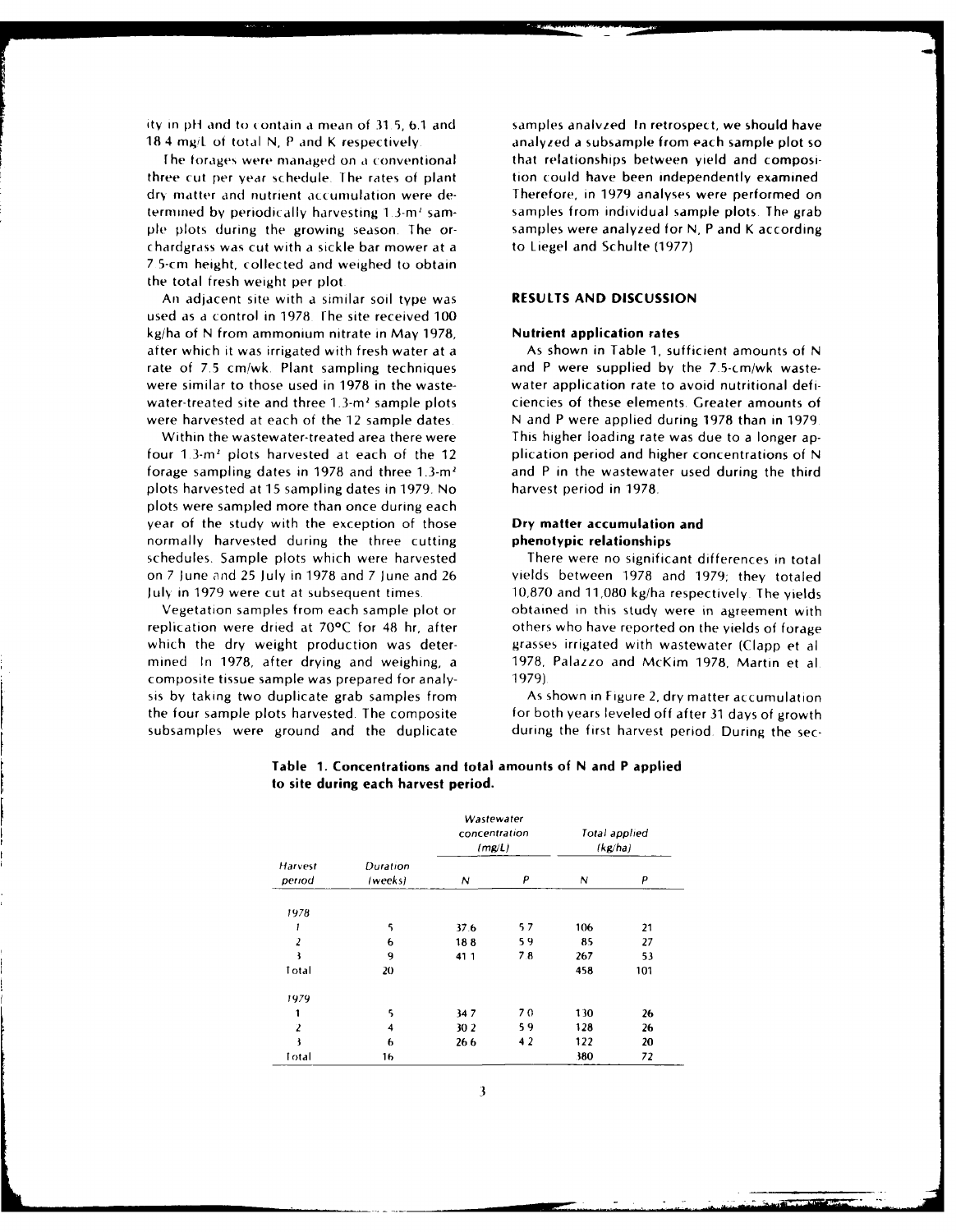

*figure* 2. *Seasonal* dry. matter accumulation,

**Table 2 Plant yield and content of nutrients at various** stages of growth during the first harvest **period.**

|                           | 1978    | 1979.          |   |  |
|---------------------------|---------|----------------|---|--|
| Plant stage               | (kg ha) | The har        |   |  |
| 1. Leaf stage (10 May)    |         |                |   |  |
| Yield                     | 442     | 742            |   |  |
| Nitrogen                  | 13      | 28             |   |  |
| Phosphorous               | 2       | 4              |   |  |
| Potassium                 | 11      | 29             |   |  |
| 2 Head emergence (22 May) |         |                |   |  |
| Yield                     | 1719    | 2867           |   |  |
| Nitrogen                  | 44      | 80             |   |  |
| Phosphorus                | 7       | 14             |   |  |
| Potassium                 | 77      | 132            |   |  |
| 3. Early heading (31 May) |         |                |   |  |
| Yield                     | 3693    | 4207           |   |  |
| Nitrogen                  | 109     | 117            |   |  |
| Phosphorus                | 24      | $\mathfrak{z}$ |   |  |
| Potassium                 | 179     | 149            |   |  |
| 4. Late heading (7 June)  |         |                |   |  |
| Yield                     | 3743    | 4289           |   |  |
| Nitrogen                  | 3       | 129            |   |  |
| Phosphorus                | 14      | 7              |   |  |
| Potassium                 | 150     | 182            | 2 |  |

ond harvest period of both years and the third Plants Usually produced a seedhead during period in 1979, dry matter accumulation ceased the first harvest period, while aftermath producafter 35 to 40 days. During the third period in tion was primarily leaf growth. The slowing of 1978, accumulation slowed between 15 and 29 dry matter accumulation during the first harvest days and then increased for the remainder of the period **o(** curred between **11** and **38** days of period. No differences were observed between growth, which was between the early and late yields during the last two sampling dates within heading stages of plant development and just each harvest period, with the exception of the least of thomering. At the end of the first harvest third period in 1978. period, or atter **18** (ays, the seedhead was fully

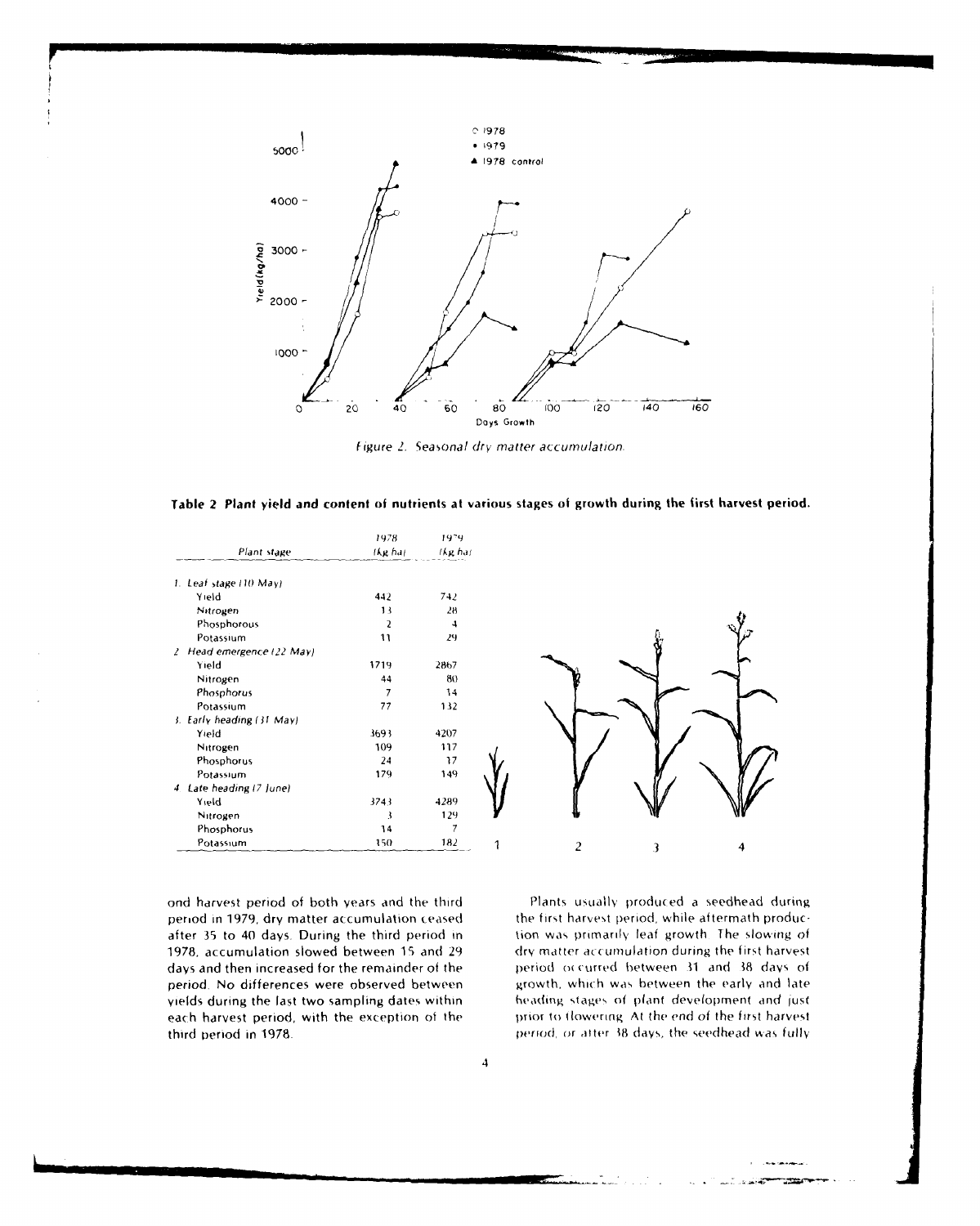# Table 3. Concentration (%) of N, P and K in plants during study.t

|       | 1978                                                  |                                       |                |                  | 1979.                 |                                    |
|-------|-------------------------------------------------------|---------------------------------------|----------------|------------------|-----------------------|------------------------------------|
| Ν     | P                                                     | ٨                                     | Days<br>Crowth | Ν                | P                     | κ                                  |
|       |                                                       |                                       |                |                  |                       |                                    |
|       |                                                       |                                       |                |                  |                       | 389a                               |
| 2.56  |                                                       |                                       |                |                  |                       | 463a                               |
| 2.94  | 064                                                   | 4.67                                  |                |                  |                       | 3.53a                              |
| 196   | O 37                                                  | 402                                   | 38             | 2.99b            | 0.39 <sub>b</sub>     | 423a                               |
|       |                                                       |                                       |                |                  |                       |                                    |
| 344   | 0.58                                                  | 4.50                                  | 14             | 3.45a            | 0.39 <sub>b</sub>     | 3.51a                              |
| 3.02  | (147)                                                 | 5.08                                  | 21             | 3.29a            | (3,40)                | 422a                               |
| 2, 37 | 041                                                   | 393                                   | 29             | $3-40a$          | 040 <sub>b</sub>      | 3.31a                              |
| 241   | 048                                                   | 3.96                                  | 35             | 3.41a            | 0.37c                 | 1.52a                              |
|       |                                                       |                                       | 42             | 2 39h            | 0.44ab                | 3.32a                              |
|       |                                                       |                                       | 49             | 250 <sub>b</sub> | 0.45a                 | 17a                                |
|       |                                                       |                                       |                |                  |                       |                                    |
| 304   | 0.54                                                  | 395                                   | 14             | 291a             | 0.42a                 | 2 95b                              |
| 2,39  | 060                                                   | 470                                   | 21             | 346a             | 040a                  | 373a                               |
| 2.19  | 051                                                   | 440                                   | 28             | 3.80a            | 0.38a                 | 3.55a                              |
| 266   | 050                                                   | 3.39                                  | 35             | 307a             | 040a                  | 3.55a                              |
|       | First harvest period<br>-2.82<br>Third harvest period | 033<br>(140)<br>Second harvest period | 2.51<br>4.49   | 10<br>22<br>31   | 378a<br>277b<br>2.78b | 0.47a<br>0.47a<br>041 <sub>b</sub> |

Mean concentrations of individual nutrients within harvest periods followed by the same letter were not significantly different at the 5% level of probability according to the Duncan's Multiple Range Test (Little and Hills 1978) fNutrient analysis performed on oven-dried tissue

open. The cessation of dry matter accumulation has been reported as being due to the senescence of plant leaves (Taylor et al. 1968, Treharne et al. 1968, Jung and Baker 1975, Page et al. 1977, Waldren and Flowerday 1979). The slowdown in growth found in this study occurred slightly earlier than the flowering stage reported in the literature (Autenson 1963, Washko et al. 1967, Kunelius et al. 1974). However, the 35 to 40 days of dry matter accumulation noted here during the second and third harvest periods was similar to that observed elsewhere (Colby et al 1965, Jung and Baker 1975).

Nutrient uptake is initially very rapid during the first harvest period and then it levels off or declines when the plant begins to produce seed. In this study, plants were allowed to grow up to the late heading stage before the first harvest. At this time, nutrient accumulation leveled off in 1978 and was still increasing in 1979. The various stages of growth observed during this period and the nutrients removed at each one are shown in Table 2

Other studies of orchardgrass have shown that maximum vields during the first harvest period occur at the flowering stage of growth (Autenson 1963, Washko et al. 1967, Kunelius et al. 1974),

but maximum annual yields have been reported when the plants were initially harvested at early heading (Colby et al. 1965)

### **Nutrient concentrations**

Table 3 shows the changes in the nutrient concentrations of plants during both growing seasons. In 1979, we statistically separated the mean N, P and K concentrations in the plants during each harvest period. Nitrogen concentrations were found to be greatest during the earlier portions of the first and second harvest periods and steady throughout the third. Phosphorus concentrations decreased during the first period and then increased during the second and were steady during the third. Potassium concentrations remained essentially unchanged throughout. The declines in plant nutrient concentrations during the first harvest period were similar to those reported by Wedin (1974) for smooth bromegrass

Because of the sampling method we used for tissue analysis, we did not perform a similar statistical breakdown of the data in 1978. In general, N concentrations were lower and P and K higher in 1978 than in 1979. The only major decline in plant nutrient concentrations within the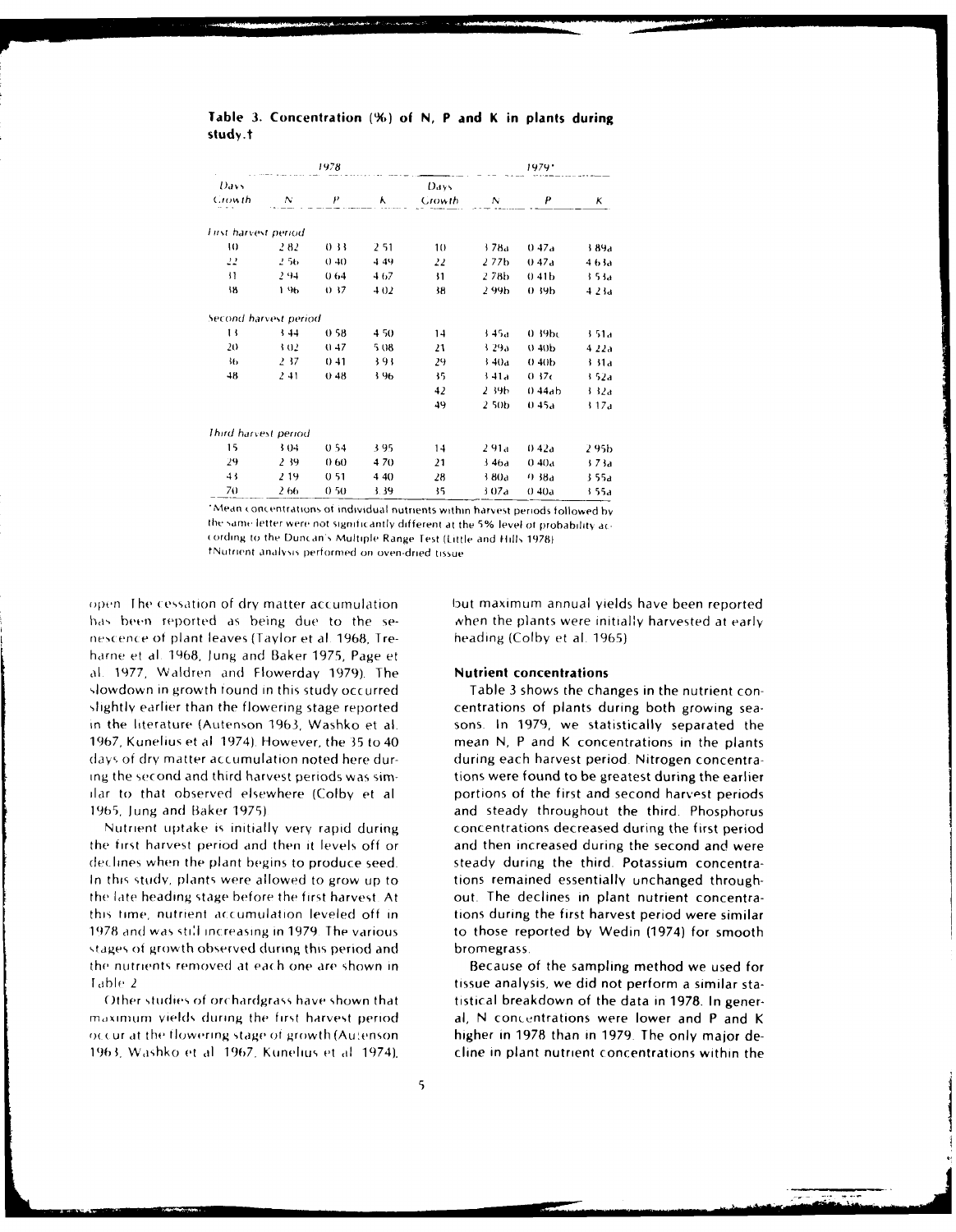**Table 4. Mean concentrations of other macro- and** micro-nutrients.

| Harvest<br>period | S.<br>(90) | Ca.<br>$1\%1$ | Mg<br>1%1 | Fe.<br>(ppm) | B<br>topmi | (μ<br>(ppm)     | $\sqrt{n}$<br>(ppm)   | Mn<br>(ppm) | $\epsilon$<br>'ppm; |
|-------------------|------------|---------------|-----------|--------------|------------|-----------------|-----------------------|-------------|---------------------|
|                   |            |               |           |              |            |                 |                       |             |                     |
| 1978              |            |               |           |              |            |                 |                       |             |                     |
| First             | 0.32       | 0,50          | 0.22      | 503          | 5.52       | $\overline{11}$ | $\left\{ -1 \right\}$ | 91          | 36                  |
| Second            | 0.34       | 0.48          | 027       | 752          | 6.73       | 15              | 17                    | 76          | 1.14                |
| Third             | 0.33       | 0.53          | 0.28      | 523          | 635        | 21              | 40                    | 73          | しわり                 |
| 1979              |            |               |           |              |            |                 |                       |             |                     |
| Eirst             | 024        | 0.39          | 0.22      | 1043         | 3.63       | 23              | 56                    | 75          | 274                 |
| Second            | 0.31       | 0.50          | 0.26      | 417          | 516        | 16              | 抖                     | 50 B        | 242                 |
| Third             | 026        | 0.49          | 0.29      | 867          | 383        | 21              | 51                    | 64          | 1.58                |
| Control           |            |               |           |              |            |                 |                       |             |                     |
| First             | 0.33       | 042           | 021       | 219          | 6.58       | 10              | $^{14}$               | 86          | 1 O I               |
| Second            | 0.32       | 0.49          | 0.23      | 203          | 0.59       | 13              | 17                    | 76          | 107                 |
| Third             | 0.36       | 0.58          | 027       | 587          | 2.70       | 14              | 18                    | н.,         | 1.65                |

harvest periods occurred between 31 and 38 tively, reported by Melsted (1973). Boron levels days of the first period in 1978. The reason for were consistently below the levels considered<br>this decline is unknown. A Student's t-test dis-<br>normal in plants and ranged from 3.6 to 6.7 ppm closed statistical differences among the mean N  $\qquad$  Allaway (1968), Jones (1972) and Melsted (1973) concentrations. have shown the normal range of B in plants to be

ing this study (Table 4). The observed concentra- found in the control plants tions were within the range considered normal in plants with the exception of B, Cr, and Fe (Alla- **Plant heights** way1968, Jones1972, Marton and Matocha 1973, The orchardgrass increased in height through-Melsted 1973, Reid and Jung 1974, Wedin 1974). out the first harvest period of both seasons (Fig. Several of the values for Cr and Fe were above **3).** The greater plant heights in 1979 reflect the



harvest period in 1978 and 1979. The state of 31% throughout the year.

normal in plants and ranged from 3.6 to 6.7 ppm 7 to 75, **30** to 75, and 20 to **100** ppm respectively **Plant concentration of other elements** Although B levels in the wastewater-irrigated Nine other elements were also analyzed dur- plants were low they were greater than the levels

the tolerable levels of 2 and 750 ppm, respec-<br>
were not considered to be a reliable indicator of<br>
were not considered to be a reliable indicator of nutrient uptake, especially during later sampling dates of the period. Plant heights continued to increase between 31 and 38 days growth in 1978 **60-** while nutrient uptake declined (Fig. 4). This problem could be related to the extension of the **- :\0** seedhead which would increase plant height dur-

### **\_ \_Percent plant dry weight**

**I**

A measurement of the percent dry weight of  $20 \angle$   $\angle$ for 48 hr at each sample harvest date In 1979 **-** significant differences in percent dry weight were observed within the first and third harvest **<sup>0</sup>10 20 30** 40 periods (Table **5)** The greatest dry weight percentage was observed during the early portions Figure **.3.** Plant heights during the first of each period Plant dry weight ranged from 17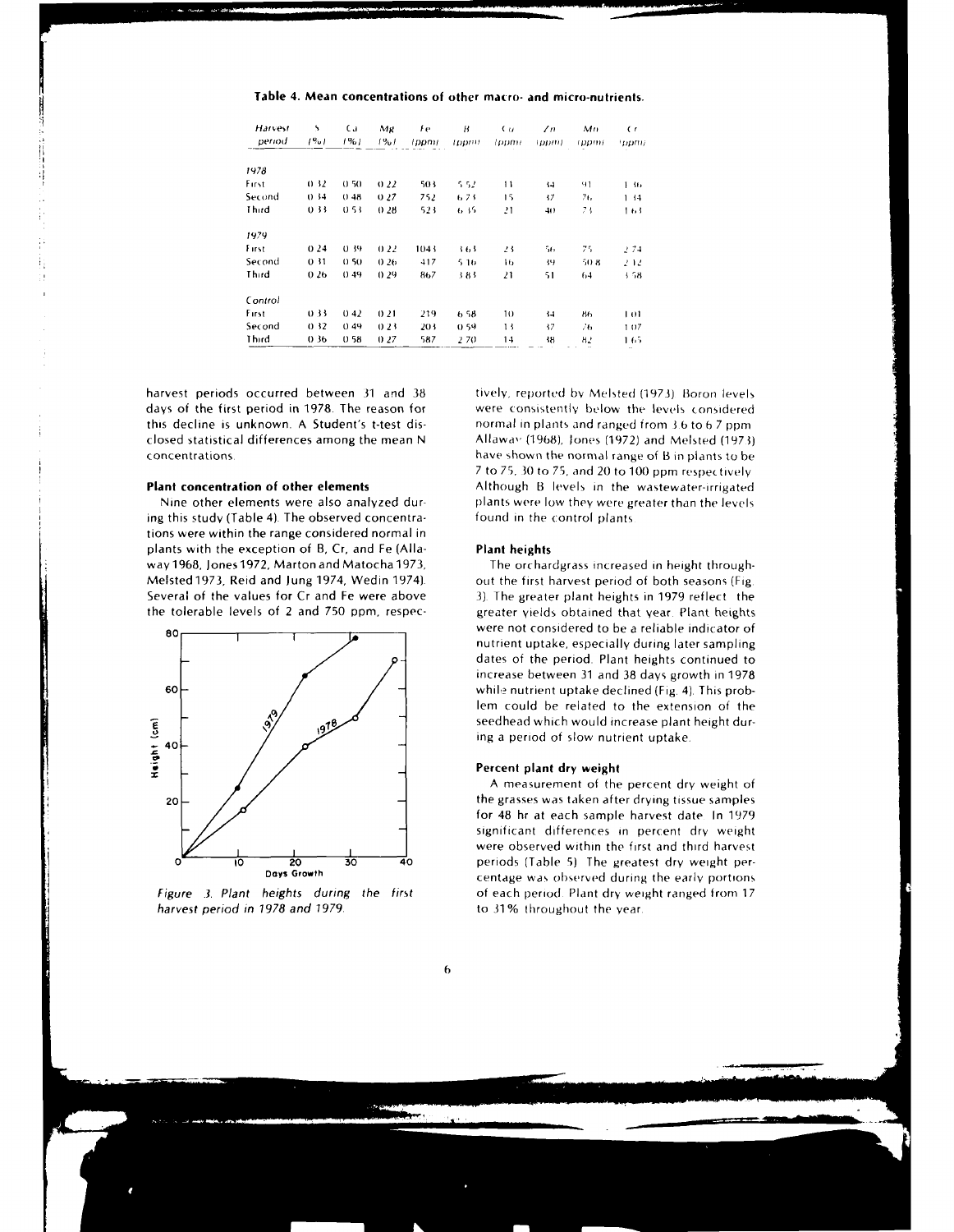

Figure 4. Seasonal plant N accumulation.

| Table 5. Percent dry weight of plants at each cutting |  |  |
|-------------------------------------------------------|--|--|
| date in 1979.                                         |  |  |

|                | First harvest | Second harvest |               |                | Third harvest   |
|----------------|---------------|----------------|---------------|----------------|-----------------|
| Days<br>growth | Dry wt<br>(%) | Davs<br>growth | Dry wt<br>(%) | Davs<br>growth | Dry wt<br>1%1   |
| 10             | $24a*$        | 14             | 22a           | 14             | 31a             |
| 22             | 22ab          | 21             | 16a           | 21             | 18b             |
| 31             | 14c           | 29             | 20a           | 28             | 18 <sub>b</sub> |
| 38             | 18br          | 35             | 17a           | 35             | 18b             |
|                |               | 42             | 19a           | 45             | 17b             |
|                |               | 49             | 20a           |                |                 |

Columns of numbers followed by the same letter were not significantly different at the 5% level of probability according to the Duncan's Multiple Range lest KLittle and Hills **1978)**

458 kg/ha applied during 1978 and 323 of 380 **3).** kg/ha applied during 1979. The final range in A decline in the accumulation of N and other plant uptake of N among the main harvest peri- nutrients by plants during or after the flowering ods was from 73 to 129 kg/ha during both years. period has been noted in many annual plants As

and in the control in **1978,** N uptake was essen- one factor in N loss. Herron et al (1963) noted tially linear for the initial **31** days of plant that sorghum plants lost N after the soft dough growth (Fig. 4) In **1979,** uptake continued to in- stage of growth. They attributed this loss to crease after this time, but in 1978 it declined dra- translocation of N and to respiration in excess of matically. This rapid decline in 1978 was due to photosynthesis. Waldren and Flowerday (1979) a decrease in the concentration of N in the plant noted that 80% of the N present in wheat at ma-

Nitrogen accumulation after **31** days. After 38 days, plants grown in 1978 The total annual plant uptake of N was **256** of contained nearly 1% less N than in 1979 (Table

During the first harvest periods for both years previously mentioned, leaf senescence could be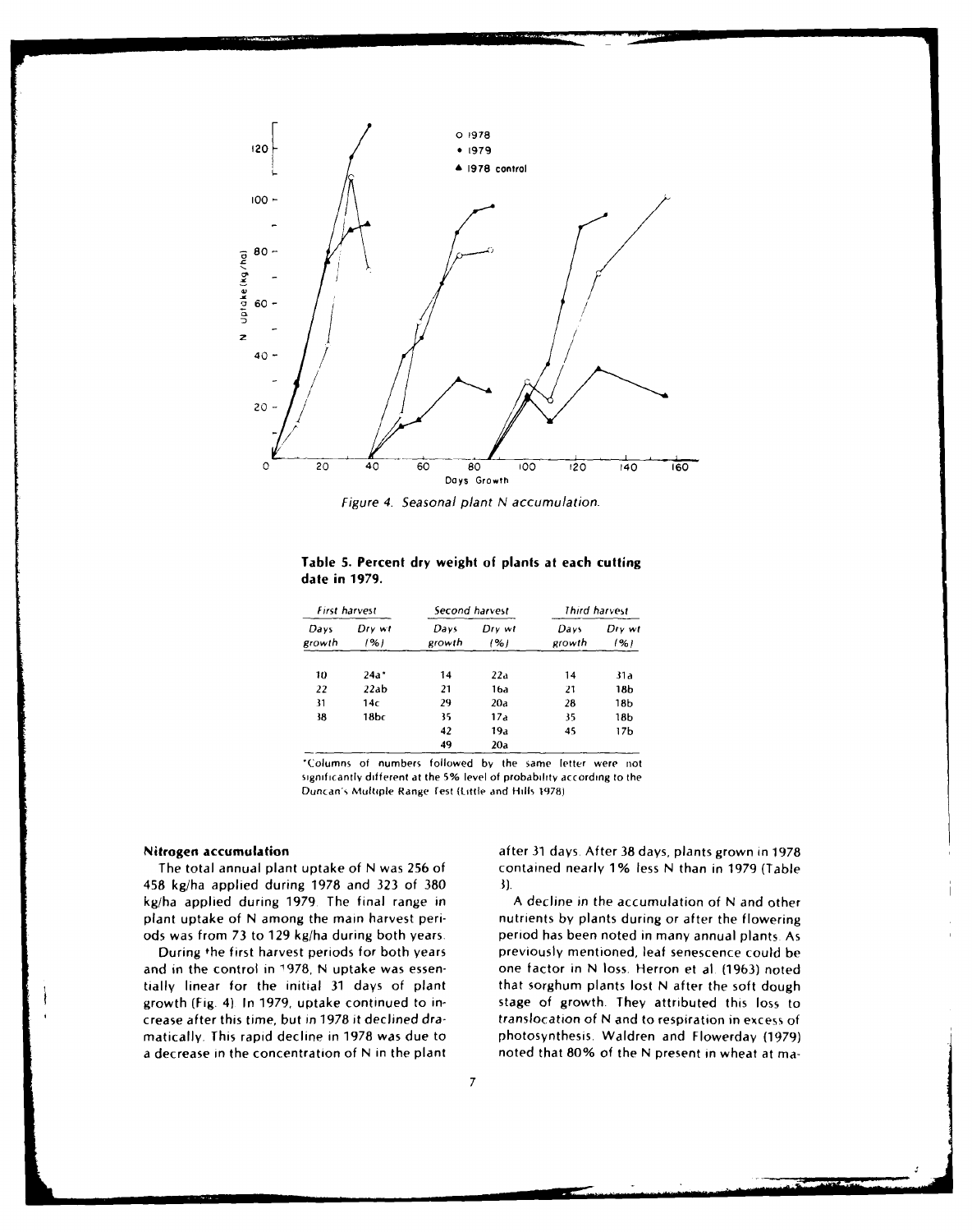gal (1979) reported that 85-90% of the N con- accumulation during the third period slowed tained in rice was absorbed prior to heading a same after 35 days. Since no P was applied to the con-

tion increased up to **35** to 40 days and then lev- the treated plants (Table A4) eled off. The slowing of N accumulation was due to a decline in plant nutrient concentration and **Potassium accumulation** a leveling off in dry matter accumulation. In The plants accumulated K rapidly during the 1979, during the third harvest period, N accumu- first harvest period (Fig 6) This was apparently lation increased up to 35 days and then leveled related to luxury consumption of the K which off because of a slowing in dry matter accumula- was applied by fertilization in May Accumulation. In 1978 plant N accumulation decreased tion leveled off after 31 days in 1978 but conafter 15 days, increased again after 29 days and tinued to increase in 1979 Potassium accumulacontinued to increase until the end of the peri- tion during most of the second harvest period od A leveling off in dry matter accumulation leveled off 35 to 40 days after cutting, but K acand a drop in plant nutrient concentration dur- cumulation was similar to that of N and P during ing this time was responsible for the leveling off the third harvest period. In general, the rate of K in N accumulation. Because of the lower quanti- accumulation was most affected by the rate of ty of N applied, uptake of N by the control dry matter accumulation plants during the second and third harvest periods was lower then that of the plants treated **Average** daily **accumulation** with wastewater (Table A4). As shown in Table 6, the most intense period

of the applied N during 1978 and 1979 respec- tion occurred during the first harvest period tively. The lower percentage removed in 1978 This is the shortest period, with a majority of the was related to the drop in N uptake during the accumulation occurring during the month of first harvest period and the greater annual rate May. The rate of average daily dry matter ac-

of **101** kgiha applied in 1978 and 46.4 of 72 kg/ha than in 1978. The annual decline in daily accumapplied in 1979, about 16% of that for **N.** Plant ulation of N between harvest periods in 1978 uptake accounted for 49 and 64% of the applied would have been greater if the N concentrations P in 1978 and 1979 respectively. These uptake at the end of the first harvest period had not values were in agreement with those presented been so low (1.96%). by Sopper and Kardos (1974), Clapp et al. (1978), The results show that higher wastewater appliand Palazzo and McKim (1978). Total plant ac- cation rates could be used during the first har-(umulation of P increased slightly at each har- vest period. This was mostly during the month of vest period in 1978, and in 1979 it was steady May in Hanover, New Hampshire. Fortunately, during the first and second periods while drop- this period occurs immediately after the winter ping slightly during the third. Sopper and Kardos when wastewater is usually stored. Therefore,  $(1974)$  found uptake patterns for P similar to the spring would be an appropriate time to inthose observed here in 1979. The same crease the application rate.

Phosphorus accumulation during both seasons initially increased and then leveled off Monthly **uptake estimates** after **31** days in the first harvest period and 40 In the design of land treatment systems, nutridays in the second period (Fig **5).** The reason for ent and water balance sheets are usually dethe decline in P accumulation at the end of the veloped on a monthly basis (EPA 1977). Monthly first harvest period in 1978 was similar to that for uptake values are difficult to find since forage N a decrease in P concentration by the plants. crops are not usually harvested this frequently. Phosphorus concentrations declined from 0.64 **If** they were, significant reductions could occur to **0 37%,** while dry matter remained constant. in persistence, yield and nutrient uptake The slowing in P accumulation during the third Monthly estimates of nutrient uptake were harvest period in 1978 was primarily due to a lev- generated from the data recorded in this study

turity was taken up by anthesis. Singh and Mod- (eling off in dry matter accumulation. In 1979, P During the second harvest period N accumula- trol plants, plant uptake was lower than that of

The plants accumulated a total of 56 and 85% of average daily dry matter, N and P accumulaof application cumulation during the second and third harvest periods was about 70 and 55% of that of the first Phosphorus **accumulation** period respectively. During 1979 the rate of daily Total annual plant accumulation of P was 48.7 dry matter, **N** and P accumulation was greater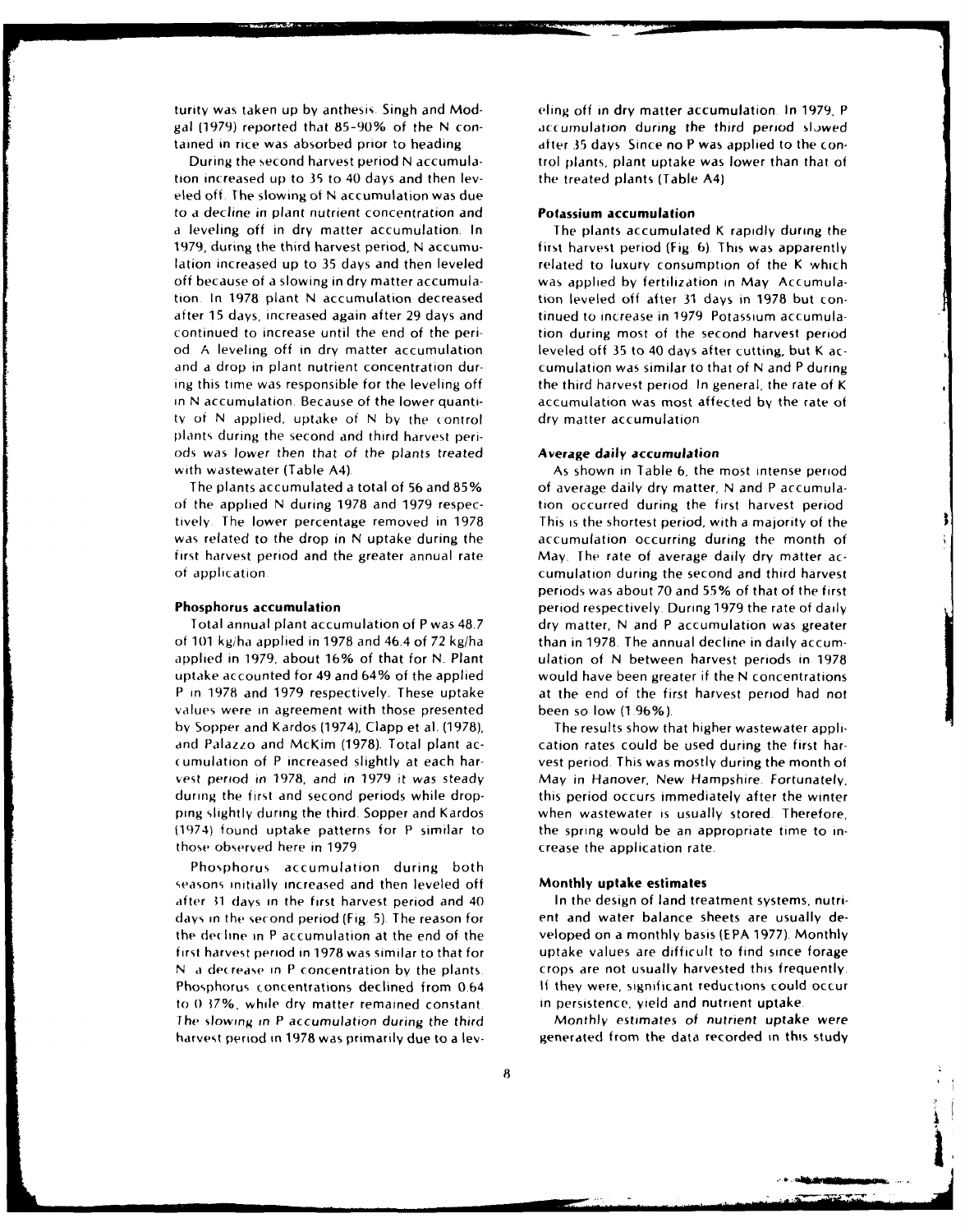

 $\mathbb{R}^3$ 

Figure **5.** Seasonal *plant* P accumulation.



Figure **6.** Seasonal plant K accumulation.

# **Table 6. Average daily dry matter, N and P accumulation during each harvest period** (kglha).

| Year           |                |               | Average daily accumulation |      |  |
|----------------|----------------|---------------|----------------------------|------|--|
| and<br>period  | Days<br>growth | Drv<br>matter | N                          | р    |  |
| 1978           |                |               |                            |      |  |
|                | 38             | 99            | 19                         | 0.37 |  |
| $\overline{a}$ | 48             | 69            | 17                         | 0.33 |  |
| ł              | 70             | 54            | 15                         | 027  |  |
| 1979           |                |               |                            |      |  |
| 1              | 38             | 113           | 34                         | 0.45 |  |
| 2              | 49             | 81            | 20                         | 0.37 |  |
| 3              | 45             | 63            | 21                         | 0.24 |  |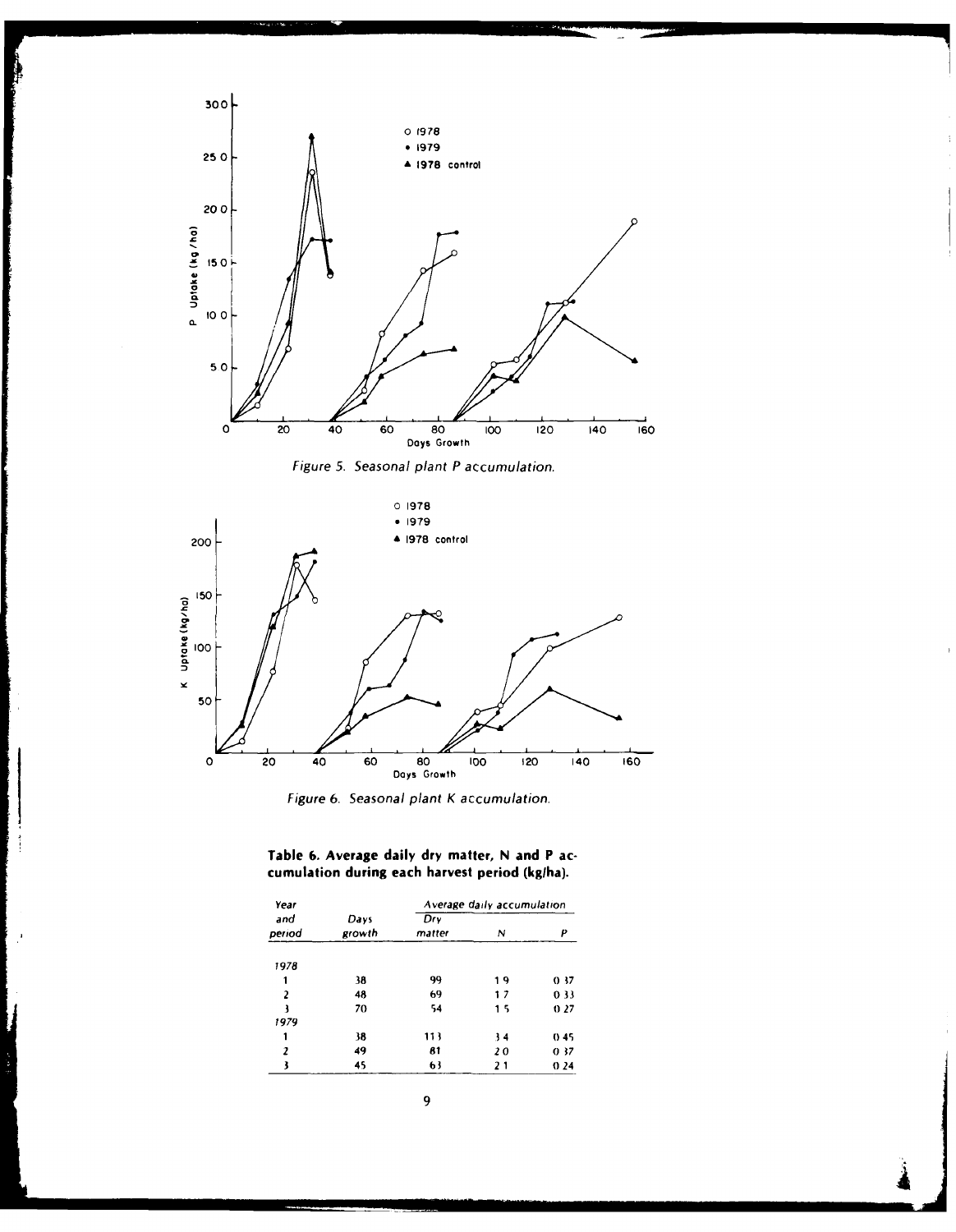| Element |     |    |               |    |      |       |
|---------|-----|----|---------------|----|------|-------|
|         | May |    | June July Aug |    | Sept | Total |
| N       | 105 | 68 | 41            | 60 | 26   | 300   |
| υ       | 18  | a  |               | a  |      | 48    |

nutrients (kg/ha). The state of the state of the data gathered here, estimates of the state of the state of the

(Table **7).** It should be noted here that these are Auda, **H., R.E.** *Blaser* **and** B.H. Brown **(1966)** Tillering and only estimates and not actual uptake values, carbohydrate contents of orchardgrass as influenced **by** These estimates assume that the last cutting oc-<br> **Autenson, H.H.** (1963) Influence of time of harvest on yield of curs in mid-September. Plant uptake will con-<br>dry matter and predicted digestibility of four forage grasses tinue after this time but it was not recorded Agronomy, vol 55, p 149-153 since plants are not normally harvested after this **Borrelli, I., R.D. Burman, R.H. Delaney, I.L. Mayer, H.W.**

For maximum yields and the greatest removal of nutrients, orchardgrass should be initially **Linden (1978)** Uptake of nutrients **by** plants irrigated with harvested at the early heading stage of growth.<br>tional Symposium on State of Knowledge in Land Treatment After the first harvest, the forage should be cut of Wastewater. U S Army Cold Regions Research and Engi. at **5-** to 6-week intervals when growth will consist neering Laboratory Vol **I. p** 395-404

days during the initial harvest period, which oc-<br>fluenced by nitrogen and harvest period, which oc-<br>fluenal, vol. 57, p. 169-173 *journal,* vol **57.** p **169-173** curred between the early and late heading **Duell,** R.W. **(1960)** Utilization of fertilizer **by** siX pasture stages of growth. Plant accumulation of N and K grasses Agronomy *journal,* vol **52,** p 277-279 also leveled off after **31** days in 1978 but con- **Environmental Protection Agency (1977)** Process design mantinued to increase until the end of the period in ual for land treatment of municipal wastewater EPA **b25**, 1979. Nutrients and dry matter accumulated up to 35 to 40 days during the second harvest soil moisture and nitrogen fertilization of irrigated grain period. During the third harvest period in **1979,** sorghum on dry matter production and nitrogen uptake at plant growth was similar to that of the second selected stages of plant development Agronomy Journal, vol growing period, while in 1978 accumulation 55, p 393-396<br>closued after 15 days but increased again after 29. **Hook, J.E. and T.M. Burton** (1979) Nitrate leaching from slowed after 15 days but increased again after 29 **Hook, I.E. and T.M. Burton** (1979) Nitrate leaching from<br>Sewage-irrigated perennials as affected by cutting managesewage-irrigated perennials as affected **by** cutting manage- days Change in nutrient uptake within a harvest ment *Journal* of Environmental Quality. vol **8.** p 496-502 period was related to both changes in dry matter **Hook, I.E. and L.T. Kardos (1976)** Nitrate relationships in the accumulation and plant nutrient concentration. Penn State "living filter" system In Land as a Waste Manage-

the greatest average daily amounts of N and P<br>**Jones, J.B.** (1972) Plant tissue analysis for micronutrients In during the initial harvest period. Therefore, this Micronutrients in Agriculture Madison, Wisconsin Soil Sciwould be the most appropriate time to increase ence Society of America, Inc. **p** 319-341 the wastewater application rate, thus using the **lung, G.A. and B.S. Baker (1975)** Orchardgrass In *Forages* excess wastewater stored during the winter (M **E** Heath, **D S** Metcalfe and R F Barnes. Eds **)** Ames, season. Iowa Iowa State University Press

rapid earlier in a harvest period. Therefore, in- and persistence of timothy, bromegrass, and orchardgrass stead of set weekly application rates, it may be Canadian Journal of Plant Science, vol **54. p 55-64** more advantageous to apply greater amounts of Liegel, **E.A. and I.E. Schulte (1977)** Wisconsin soil testing and

**Table 7. Estimates of monthly plant uptake** of then be reduced with time until the period ends

monthly plant uptake of N and P were determined. This information could be useful in the design of land treatment systems.

### **LITERATURE CITED**

**Allaway, W.H. (1968)** Agronomic controls over environmental cycling of trace elements Advances in Agronomy, vol 20. **p** 235-274

time in New Hampshire. **Hough and B.L. Weand (1978)** Land application of wastewater under **high** altitude conditions **EPA-600,2-78139**

Brown, R.H. and D.A. Ashley (1974) Fertilizer effects on **SUMMARY AND CONCLUSIONS** photosynthesis, organic reserves, and regrowth mechanisms of forages In forage fertilization *(D* **A Mays,** *I* **d** *)* Madison.

Wisconsin American Society of Agronomy, p. 455-479<br>Clapp, C.E., A.J. Palazzo, W.E. Larson, G.C. Marten and D.R.

primarily of leaves with only a few seedheads. **Colby, W.G., M. Drake, D.L. Field and G. Kreowski (1965)** Piants accumulated dry matter and P up to **31** Seasonal pattern of fructosan in orchardgrass stubble as in

**Herron, G.M., D.W. Grimes and I.T. Musick (1963)** Effects **of**

The orchardgrass was found to accumulate ment Alternative **(R D** Loehr. **Ed I** Ann Arbor. Michigan Ann

**Kunelius, H.T., L.B. MacLeod and F.W. Calder** (19741 Effects Plant accumulation of nutrients was more **of** cutting management on yields, digestibility, crude protein,

wastewater earlier in a harvest period. Rates can plant analysis procedures Madison, Wisconsin. Department of Soil Science, University of Wisconsin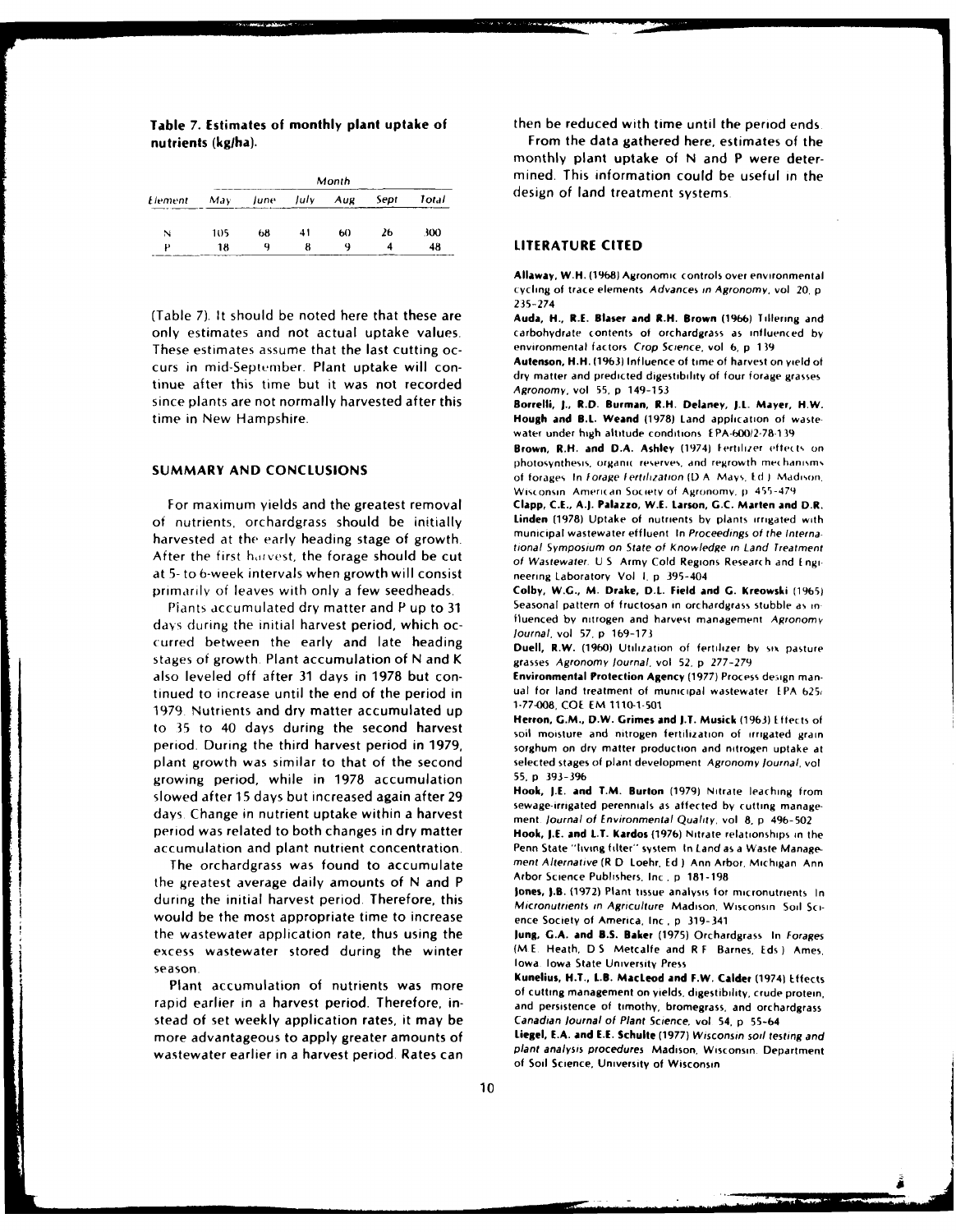Little, T.M. and F.H. Hills (1978) Agricultural experimentation Design and analysis. New York: John Wiley and Sons, Inc. Martin, G.C., C.E. Clapp and W.E. Larson (1979) Effects of municipal wastewater effluent and cutting management on persistence and yield of eight perennial forages. Journal of Environmental Quality, vol. 8 p. 650-658

Martin, G.C., R.H. Dowdy, W.E. Larson and C.E. Clapp (1978). Feed quality of forages imigated with municipal sewage effluent In Proceedings of the International Symposium on State of Knowledge in Land Treatment of Wastewater. CRREL Vol. II, p. 183-190.

Martin, W.E. and J.E. Matocha (1973) Plant analysis as an aid in the fertilization of forage crops. In Soil Testing and Plant Analysis (L.M. Walsh and J.D. Beaton, Eds.), p. 393-426

Melsted, S.W. (1973) Soil-plant relationships (Some practical considerations in waste management). In Proceedings of the Joint Conference on Recycling Municipal Sludges and Effluents on Land. Champaign, Illinois: EPA, p. 121-129.

Page, M.B., J.L. Smalley and O. Talibudeen (1977) The growth and nutrient uptake of winter wheat. Plant and Soil, vol. 49, p. 149-160

Palazzo, A.J. and H.L. McKim (1978) The growth and nutrient uptake of forage grasses when receiving various application rates of wastewater. In Proceedings of the International Symposium on State of Knowledge in Land Treatment of Wastewater. CRREL. Vol. II, p. 157-163.

Pearce, R.B., R.H. Brown and R.E. Blaser (1965) Relationships between leaf area index, light interception and net photosynthesis of orchardgrass. Crop Science, vol. 5, p. 553-556

Reid, R.L. and G.A. Jung (1974) Effects of elements other than

nitrogen on the nutritive value of forage. In Forage Fertilization (D.A. Mays, Ed.), Madison, Wisconsin. American Society of Agronomy, p. 395-435

Singh, B.K. and S.C. Modgal (1979) Pattern of dry matter ac cumulation, and nitrogen concentration and uptake as influenced by levels and methods of nitrogen application in rain fed upland rice. Plant and Soil, vol. 52, p. 9-17

Sopper, W.E. and L.T. Kardos (1974) Vegetation responses to irrigation with treated municipal wastewater. In: Conference on Recycling Treated Municipal Wastewater through Forest and Cropland. Environmental Protection Agency Technology Service EPA-600/2-74-003 n 242-269

Taylor, T.H., J.P. Cooper and K.J. Treharne (1968) Growth re sponse of orchardgrass (Dactylis glomerata L.) to different light and temperature environments 1 Leaf development and senescence Crop Science, vol. 8 p. 437-440

Treharne, K.J., J.P. Cooper and T.H. Taylor (1968) Growth re sponse of orchardgrass (Dactylis glomerata L.) to different light and temperature environments. If Leaf age and photosynthesis activity. Crop Science, vol. 8, p. 441-445

Waldren, R.P. and A.D. Flowerday (1979) Growth stages and distribution of dry matter, N, P, and K in winter wheat Agronomy Journal, vol. 71, p. 391-397

Washko, J.B., G.A. Jung, A.M. Decker, R.D. Wakefield, D.D. Wolf and J.M. Wright (1967) Management and productivity of perennial grasses in the northeast. III. Orchardgrass. West Virginia Agricultural Experiment Station Bulletin, 5571

Wedin, W.F. (1974) Fertilization of cool-season grasses. In Forage Fertilization (D.A. Mays, Ed.) Madison, Wisconsin American Society of Agronomy, p. 35-118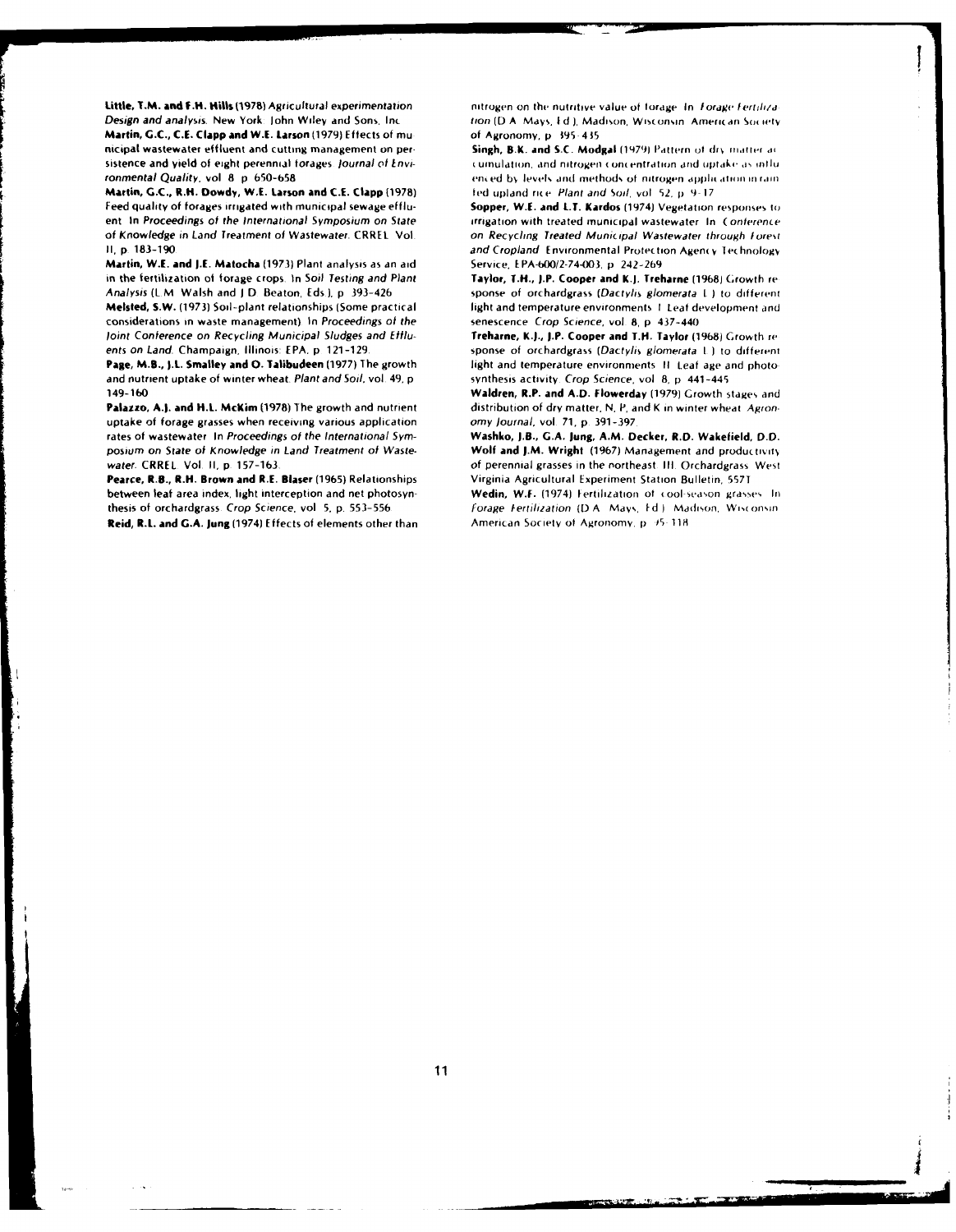# **APPENDIX A: EXPERIMENTAL DATA**

i<br>Fi

÷,

Table Al. Plant yields and uptake of N, P and K<br>at each sampling time during the study. (Averages<br>of following data.)

| 1978   |                       |         |                |     | 1979   |       |     |         |     |
|--------|-----------------------|---------|----------------|-----|--------|-------|-----|---------|-----|
| Days   |                       |         |                |     | Days   |       |     |         |     |
| growth | Yield                 | N       | P              | ĸ   | growth | Yield | N   | P       | κ   |
|        |                       | (kg/ha) |                |     |        |       |     | (kg/ha) |     |
|        | First harvest period  |         |                |     |        |       |     |         |     |
| 10     | 442                   | 13      | 2              | 11  | 10     | 742   | 28  | 4       | 29  |
| 22     | 1719                  | 44      | $\overline{1}$ | 77  | 22     | 2867  | 80  | 14      | 132 |
| 31     | 3693                  | 109     | 24             | 179 | 31     | 4207  | 117 | 17      | 149 |
| 38     | 3743                  | 73      | 14             | 150 | 38     | 4289  | 129 | 17      | 182 |
|        | Second harvest period |         |                |     |        |       |     |         |     |
| 13     | 493                   | 17      | 3              | 22  | 14     | 1070  | 40  | 4       | 38  |
| 20     | 1736                  | 53      | 8              | 86  | 21     | 1443  | 47  | 6       | 61  |
| 36     | 3318                  | 79      | 14             | 130 | 29     | 1989  | 68  | 8       | 64  |
| 48     | 3335                  | 81      | 16             | 132 | 35     | 2559  | 88  | 9       | 88  |
|        |                       |         |                |     | 42     | 3972  | 96  | 18      | 134 |
|        |                       |         |                |     | 49     | 3948  | 98  | 13      | 126 |
|        | Third harvest period  |         |                |     |        |       |     |         |     |
| 15     | 987                   | 30      | 5              | 39  | 14     | 714   | 23  | 3       | 21  |
| 29     | 953                   | 23      | 6              | 45  | 21     | 1056  | 37  | 4       | 38  |
| 43     | 2263                  | 72      | Ħ              | 99  | 28     | 1589  | 61  | 6       | 94  |
| 70     | 3794                  | 102     | 19             | 128 | 35     | 2930  | 90  | 11      | 103 |
|        |                       |         |                |     | 45     | 2843  | 95  | 11      | 113 |

Table **A2.** Plant yields (kg/ha), composition (mg/L) and uptake (kg/ha) of N, P and K by orchardgrass irrigated with wastewater in 1978.

|                                                 |                        |      | Replications |      |      |      |
|-------------------------------------------------|------------------------|------|--------------|------|------|------|
| Harvest<br>period                               | Cutting<br>date        | Α    | B            | C    | D    | Mean |
| Plant yields                                    |                        |      |              |      |      |      |
| ı                                               | 10 May                 | 272  | 408          | 681  | 408  | 442  |
| ı                                               | 22 May                 | 1497 | 1225         | 1906 | 2246 | 1719 |
|                                                 | 31 May                 | 2859 | 3403         | 5445 | 3063 | 3693 |
| I                                               | 7 June                 | 2450 | 4764         | 3471 | 4288 | 3743 |
| 2                                               | 20 June                | 476  | 544          | 613  | 340  | 493  |
| $\overline{a}$                                  | 27 June                | 1974 | 2314         | 1361 | 1293 | 1736 |
| $\overline{c}$                                  | 13 July                | 2994 | 3811         | 2858 | 3607 | 3318 |
| $\overline{\mathbf{c}}$                         | 25 July                | 3675 | 2178         | 4083 | 3403 | 3335 |
| $\begin{array}{c} 3 \\ 3 \\ 3 \\ 3 \end{array}$ | 9 August               | 749  | 1429         | 953  | 817  | 987  |
|                                                 | 23 August              | 817  | 1157         | 749  | 1089 | 953  |
|                                                 | 6 September            | 1906 | 2042         | 2518 | 2586 | 2263 |
|                                                 | 3 October              | 3267 | 2722         | 4219 | 4968 | 3794 |
|                                                 | Plant N concentrations |      |              |      |      |      |
| ı                                               | 10 May                 | 3.04 | 2.62         |      |      | 2.82 |
|                                                 | 22 May                 | 2.16 | 2.97         |      |      | 2.56 |
|                                                 | 31 May                 | 2.90 | 2.98         |      |      | 2.94 |
| ı                                               | 7<br>June              | 1.92 | 2.00         |      |      | 1.96 |
| 2                                               | 20 June                | 3.66 | 3.23         |      |      | 3.44 |
| $\overline{2}$                                  | 27 June                | 3.41 | 2.64         |      |      | 3.02 |
| $\frac{2}{2}$                                   | 13 July                | 2.38 | 2.36         |      |      | 2.37 |
|                                                 | $25$ July              | 2.24 | 2.59         |      |      | 2.41 |

**13**

**REAR STATE** 

 $-1$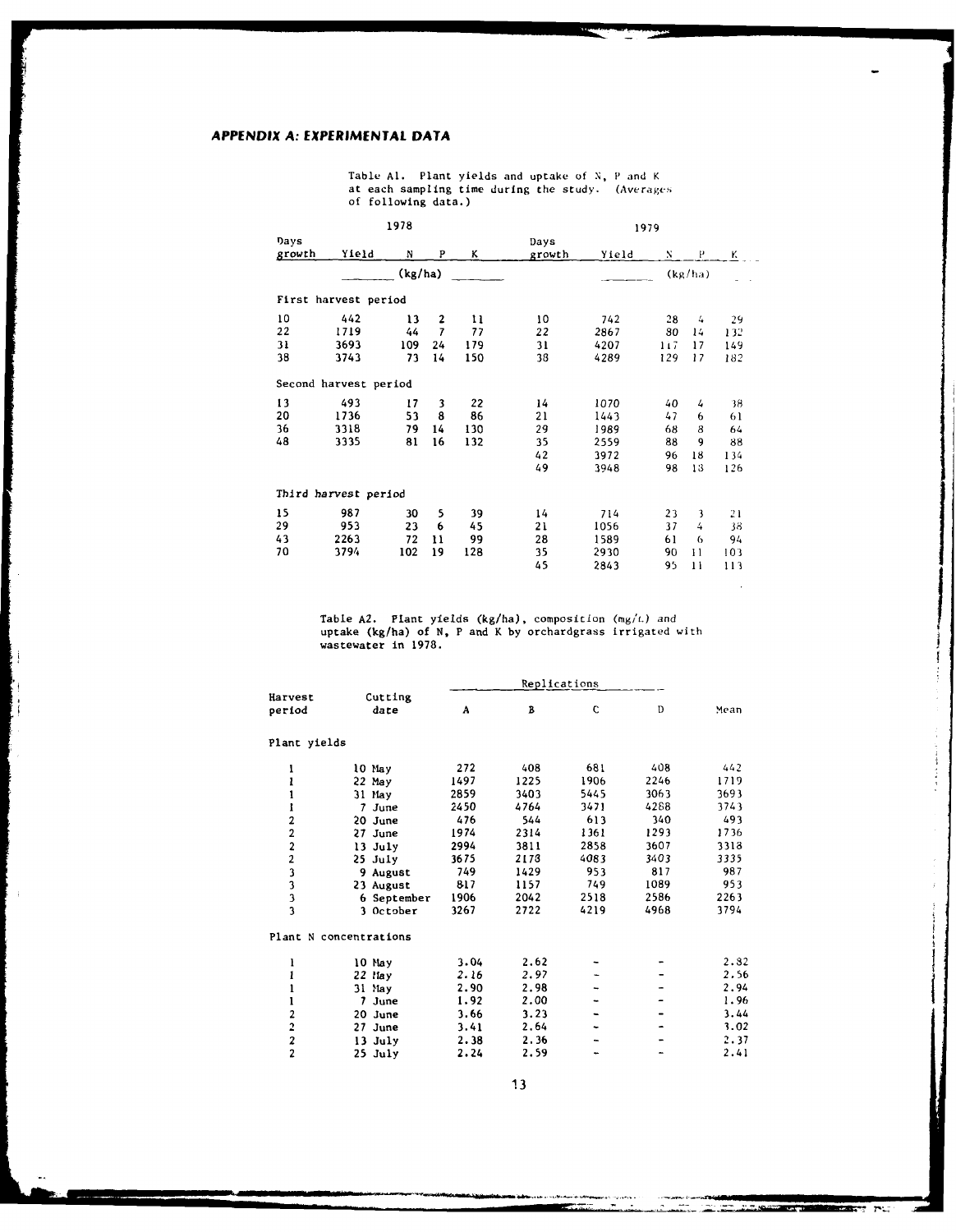Table  $A^2$ , (cont'd).

| Harvest                 | Replications             |      |      |                          |                          |              |
|-------------------------|--------------------------|------|------|--------------------------|--------------------------|--------------|
| period                  | Catting<br>date          |      |      |                          |                          |              |
|                         |                          | Α    | B    | C                        | D                        | Mean         |
| 3                       |                          |      |      |                          |                          |              |
| $\overline{\mathbf{3}}$ | 9 August                 | 3.68 | 2.40 |                          |                          |              |
| 3                       | 23 August                | 2.76 | 2.03 | $\overline{a}$           |                          | 3.04         |
|                         | 6 September              | 3.12 | 3.27 |                          |                          | 2.39         |
| 3                       | 3 October                | 2.66 | 2.67 |                          | $\overline{\phantom{0}}$ | 3,20         |
|                         |                          |      |      | $\overline{\phantom{0}}$ | $\blacksquare$           | 2.66         |
| Plant N uptake          |                          |      |      |                          |                          |              |
| $\mathbf{1}$            | $10$ May                 | 8    |      |                          |                          |              |
| ı                       | 22 May                   |      | 12   | 19                       | 12                       | 13           |
| Ţ                       | 31 May                   | 38   | 31   | 49                       | 58                       | 44           |
| $\mathbf I$             | 7 June                   | 84   | 100  | 160                      | 90                       | 109          |
| $\overline{2}$          | 20 June                  | 48   | 93   | 68                       | 84                       | 73           |
| $\overline{c}$          | 27 June                  | 16   | 19   | 21                       | 12                       | 17           |
| $\sqrt{2}$              | 13 July                  | 60   | 70   | 41                       | 39                       | 53           |
| $\mathbf{2}$            | $25$ July                | 71   | 90   | 68                       | 85                       | 79           |
| $\overline{\mathbf{3}}$ | 9 August                 | 39   | 53   | 99                       | 82                       |              |
| $\overline{\mathbf{3}}$ | 23 August                | 23   | 43   | 29                       | 25                       | 81           |
| 3                       |                          | 20   | 28   | 18                       | 26                       | 30           |
| 3                       | 6 September<br>3 October | 61   | 65   | 80                       | 83                       | 23           |
|                         |                          | 88   | 73   | 113                      | 133                      | 72<br>102    |
|                         | Plant P concentrations   |      |      |                          |                          |              |
| I                       | 10 May                   |      |      |                          |                          |              |
| $\mathbf{I}$            | 22 May                   | 0.35 | 0.34 |                          |                          | 0.35         |
| I                       | 31 May                   | 0.35 | 0.45 |                          |                          | 0.40         |
| I                       | 7 June                   | 0.66 | 0.62 | $\overline{\phantom{0}}$ | -                        | 0.64         |
| $\cdot$                 | 20 June                  | 0.34 | 0.40 | -                        | L,                       | 0.37         |
| 2                       | 27 June                  | 0.59 | 0.58 | -                        | ۳                        |              |
| $\cdot$                 | 13 July                  | 0.48 | 0.47 |                          | L,                       | 0.58         |
| J.                      | $25$ July                | 0.44 | 0.41 | -                        | L,                       | 0.47         |
| $\pmb{\cdot}$           | 9 August                 | 0.48 | 0.48 |                          | $\ddot{\phantom{0}}$     | 0.42<br>0.48 |
| 3                       |                          | 0.62 | 0.47 | ۰                        | $\overline{\phantom{0}}$ | 0.54         |
| j                       | 23 August                | 0.68 | 0.53 |                          | ÷.                       |              |
| $\mathbf{3}$            | 6 September              | 0.53 | 0.49 | -                        | L.                       | 0.60         |
|                         | 3 October                | 0.47 | 0.53 | ÷                        | ÷.                       | 0.51<br>0.50 |
|                         |                          |      |      |                          |                          |              |
| Plant P uptake          |                          |      |      |                          |                          |              |
| l                       | 10 May                   |      |      |                          |                          |              |
| ı                       | 22 May                   | 0.9  | 1.4  | 2, 3                     | 1.4                      | 1.5          |
| $\mathbf{I}$            | 31 May                   | 6.0  | 4.9  | 7.6                      | 9.0                      | 6.9          |
| ł                       | 7 June                   | 18.3 | 21.8 | 34.8                     | 19.6                     | 28.6         |
| $\overline{c}$          | 20 June                  | 9.1  | 17.6 | 12.8                     | 15.9                     | 13.8         |
| $\overline{c}$          | 27 June                  | 2.8  | 3.2  | 3.6                      | 2.0                      | 2.9          |
| $\mathbf{z}$            | 13 July                  | 9.5  | 11.1 | 6.5                      | 6.2                      | 8.3          |
| $\ddot{c}$              | $25$ July                | 12.9 | 16.4 | 12.3                     | 15.5                     | 14.3         |
| $\pmb{\cdot}$           | 9 August                 | 17.6 | 10.5 | 19.6                     | 16.3                     | 16.0         |
| 3                       | 23 August                | 4.1  | 7.3  | 5.2                      | 4.5                      | 5.4          |
| 3                       | 6 September              | 4.9  | 7.0  | 4.5                      | 6,6                      | 5.8          |
| 3                       | 3 October                | 9.7  | 10.4 | 12.8                     | 13.2                     | 11.3         |
|                         |                          | 16.3 | 13.6 | 21.1                     | 24.8                     | 18.9         |
| Plant K concentrations  |                          |      |      |                          |                          |              |
| I                       | <sup>10</sup> May        |      |      |                          |                          |              |
| ı                       | 22 May                   | 2.92 | 2.44 |                          |                          |              |
| I                       | 31 May                   | 4.04 | 4.94 |                          |                          | 2.52         |
| 1                       | 7 June                   | 4.91 | 4.83 |                          |                          | 4.49         |
| 2                       | 20 June                  | , 96 | 4.08 |                          |                          | 4.67         |
|                         |                          | 4.61 | 4.40 |                          |                          | 4.02         |
| $\frac{2}{2}$           | 27. June                 | 4.74 | 5.42 |                          |                          | 4,50         |
| $\overline{z}$          | $13$ July                | 3.96 | 3.91 | $\overline{\phantom{0}}$ | -                        | 5.08         |
| $\mathbf{j}$            | $25$ July                | 3.81 | 4.12 |                          | 4                        | 3.93         |
| 3                       | 9 August                 | 4.31 | 3.59 |                          |                          | 3.96         |
| 3                       | 23 August                | 4.87 | 4.54 |                          |                          | 3.95         |
| 3                       | 6 September              | 4.28 | 4.52 |                          |                          | 4.70         |
|                         | 3 October                | 3.89 | 2.89 |                          | *                        | 4.40         |
|                         |                          |      |      |                          |                          | 3.39         |

 $\frac{14}{1}$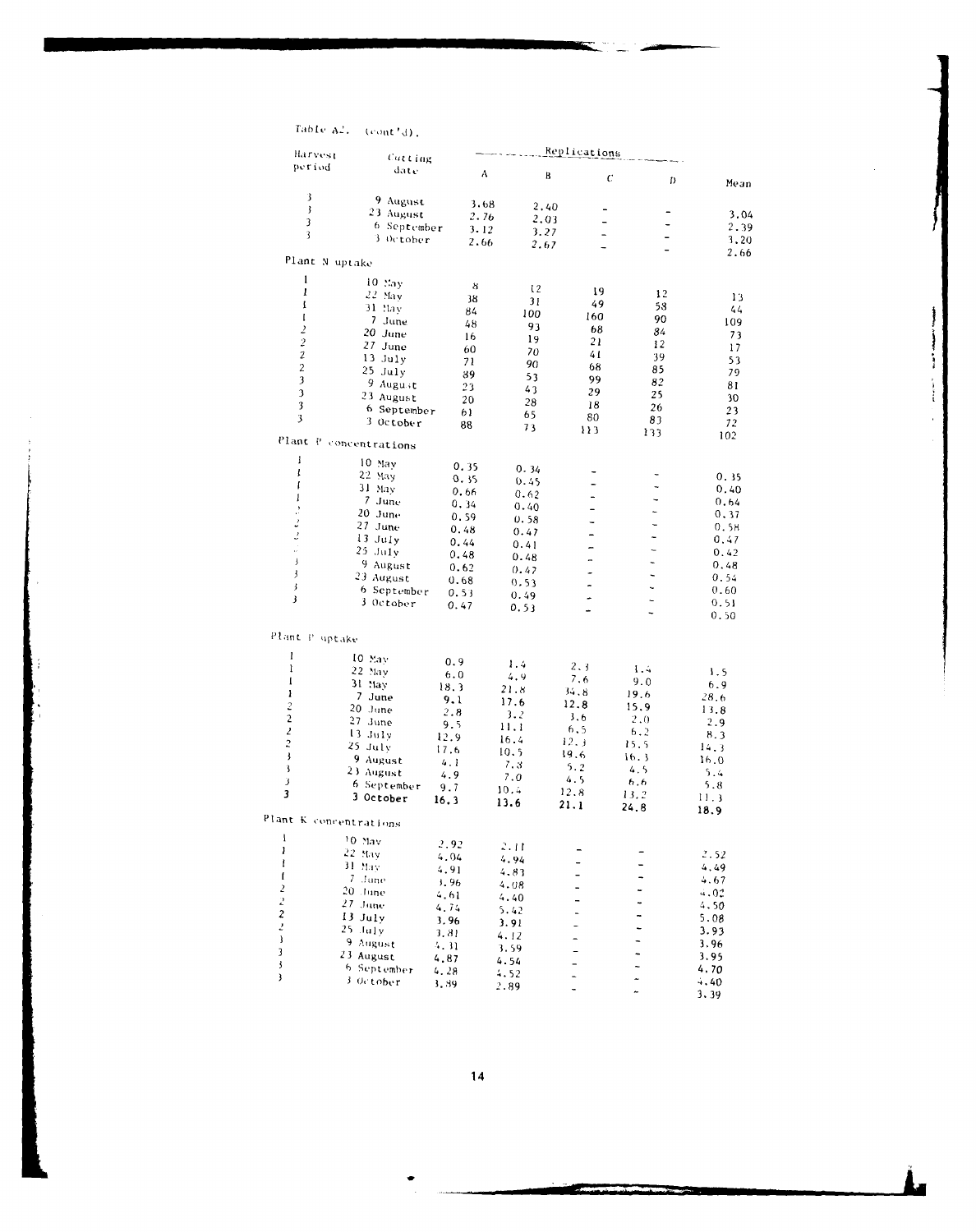Table A2. (cont'd).

F.

J

ļ

| .              | $\sim$ $\sim$ |     |     |     |     |      |  |  |  |
|----------------|---------------|-----|-----|-----|-----|------|--|--|--|
|                | Replications  |     |     |     |     |      |  |  |  |
| Harvest        | Cutting       |     |     |     |     |      |  |  |  |
| period         | date          | Α   | В   | C   | D   | Mean |  |  |  |
| Plant K uptake |               |     |     |     |     |      |  |  |  |
|                | 10 May        |     | 10  | 17  | 10  | 11   |  |  |  |
|                | 22 May        | 67  | 55  | 86  | 101 | 77   |  |  |  |
|                | 31 May        | 139 | 166 | 265 | 149 | 179  |  |  |  |
|                | June          | 98  | 192 | 140 | 172 | 150  |  |  |  |
| 2              | 20 June       | 21  | 25  | 28  | 15  | 22   |  |  |  |
| $\overline{c}$ | 27 June       | 100 | 118 | 69  | 66  | 86   |  |  |  |
| 2              | $13$ July     | 118 | 150 | 113 | 142 | 130  |  |  |  |
| $\overline{2}$ | $25$ July     | 146 | 86  | 162 | 135 | 132  |  |  |  |
| 3              | 9 August      | 30  | 56  | 38  | 32  | 39   |  |  |  |
| 3              | 23 August     | 38  | 54  | 35  | 51  | 45   |  |  |  |
| 3              | 6 September   | 84  | 90  | 111 | 114 | 99   |  |  |  |
| 3              | 3 October     | 111 | 92  | 143 | 168 | 128  |  |  |  |
|                |               |     |     |     |     |      |  |  |  |

Table **A'.** Plant yields (kg/ha), composition (mg/L) and uptake (kg/ha) of N, P and K by orchardgrass irrigated with wastewater in 1979.

|                         |                 |      | Replications |      |      |
|-------------------------|-----------------|------|--------------|------|------|
| Harvest                 | Cutting         |      |              |      |      |
| period                  | date            | A    | B            | C    | Mean |
| Plant yields            |                 |      |              |      |      |
| 1                       | 10 May          | 596  | 464          | 1167 | 742  |
| ı                       | 22 May          | 3545 | 2626         | 2431 | 2867 |
| 1                       | 31 May          | 2781 | 5407         | 4434 | 4207 |
| 1                       | 7 June          | 4218 | 4982         | 3668 | 4289 |
| $\overline{c}$          | 21 June         | 828  | 1265         | 1117 | 1070 |
| $\mathbf{2}$            | 28 June         | 1277 | 1875         | 1177 | 1443 |
| $\overline{c}$          | 6 July          | 1670 | 1563         | 2735 | 1989 |
| $\overline{c}$          | 12 July         | 1934 | 3692         | 2051 | 2559 |
| $\overline{\mathbf{c}}$ | 19 July         | 2735 | 4083         | 5099 | 3972 |
| $\overline{\mathbf{c}}$ | 26 July         | 3583 | 4044         | 4218 | 3948 |
| 3                       | 9 August        | 481  | 934          | 726  | 714  |
| $\overline{\mathbf{3}}$ | 16 August       | 1143 | 811          | 1213 | 1056 |
| 3                       | 23 August       | 1498 | 1568         | 1701 | 1589 |
| 3                       | 30 August       | 1758 | 3341         | 3692 | 2930 |
| 3                       | 10 September    | 2159 | 2501         | 3868 | 2843 |
| Plant N concentration   |                 |      |              |      |      |
| ı                       | 10 May          | 3.78 | 3.82         | 3.73 | 3.78 |
| ı                       | 22 May          | 2.99 | 2.82         | 2.50 | 2.77 |
| 1                       | 31 May          | 2.72 | 2.78         | 2.84 | 2.78 |
| ı                       | 7 June          | 2.91 | 3.27         | 2.78 | 2.99 |
| $\overline{2}$          | 21 June         | 3.55 | 3.83         | 2.98 | 3.45 |
| $\overline{c}$          | 28 June         | 3.26 | 3.03         | 3.58 | 3.29 |
| $\overline{2}$          | 6 July          | 3.38 | 3.22         | 3.60 | 3.40 |
| $\overline{2}$          | 12 July         | 3.20 | 3.50         | 3.52 | 3.41 |
| $\overline{\mathbf{c}}$ | $19$ July       | 2.12 | 2.81         | 2.23 | 2.39 |
| $\overline{2}$          | 26 July         | 2.67 | 2.52         | 2.31 | 2.50 |
| 3                       | <b>9 August</b> | 2.42 | 3.34         | 2.98 | 2.91 |
| 3                       | 16 August       | 3.40 | 3.26         | 3.72 | 3.46 |
| $\overline{\mathbf{3}}$ | 23 August       | 3.71 | 3.57         | 4.11 | 3.80 |
| 3                       | 30 August       | 3.05 | 3.25         | 2.92 | 3.07 |
| $\overline{\mathbf{3}}$ | 10 September    | 3.30 | 3.68         | 3.12 | 3.37 |
| Plant N uptake          |                 |      |              |      |      |
| ı                       | 10 May          | 23   | 18           | 44   | 28   |
| $\mathbf{I}$            | 22 May          | 106  | 74           | 61   | 80   |
| ı                       | 31 May          | 76   | 150          | 126  | 117  |
| 1                       | 7 June          | 123  | 163          | 102  | 129  |
| $\overline{\mathbf{2}}$ | 21 June         | 29   | 48           | 43   | 40   |
| $\overline{c}$          | 28 June         | 42   | 57           | 42   | 47   |
| $\overline{\mathbf{c}}$ | 6 July          | 56   | 50           | 98   | 68   |
| $\overline{c}$          | $12$ July       | 62   | 129          | 72   | 88   |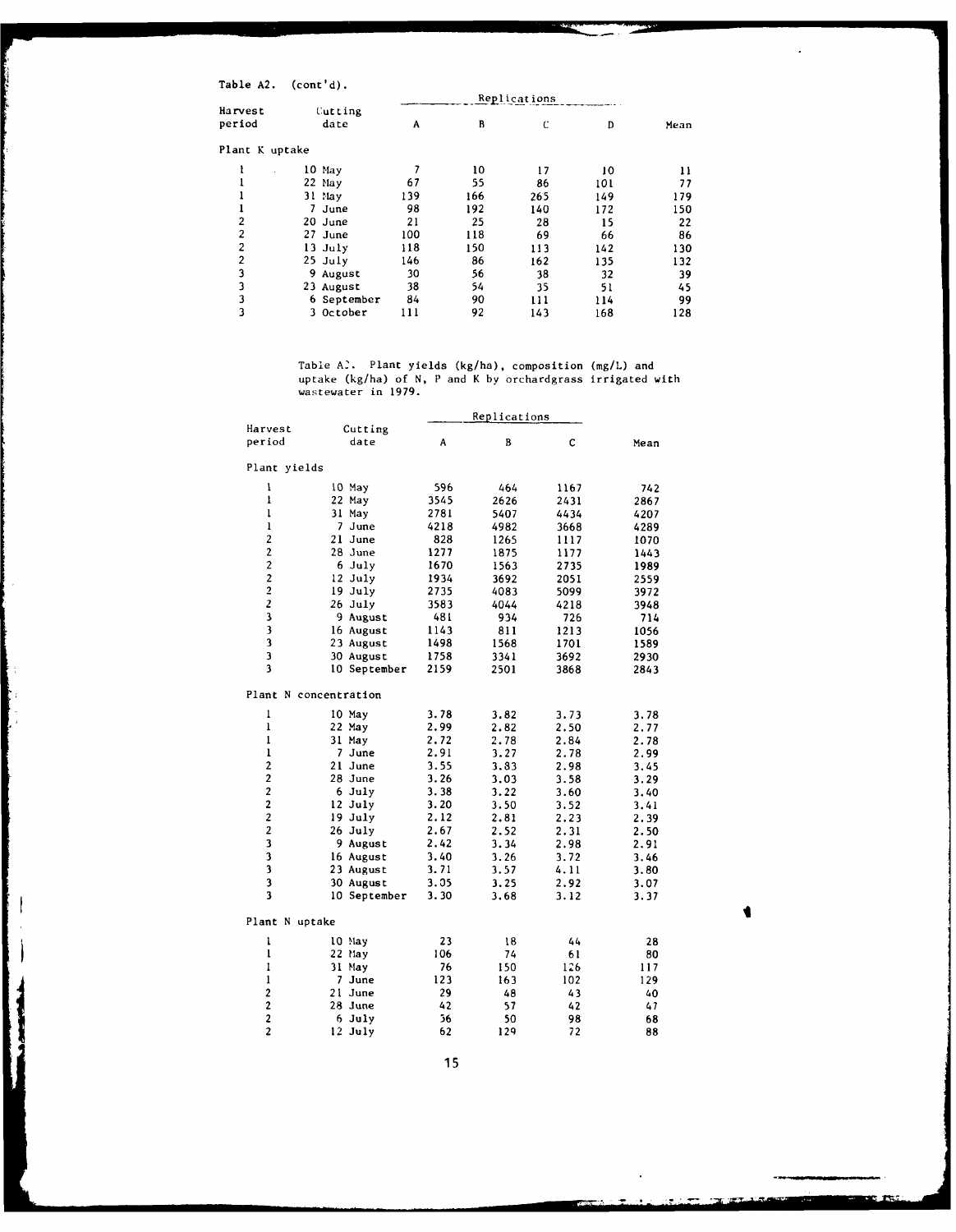| Table Al. | $(cont_0)$ . |  |
|-----------|--------------|--|
|-----------|--------------|--|

|                                  |                        |              | Replications |              |              |
|----------------------------------|------------------------|--------------|--------------|--------------|--------------|
| Harvest                          | Cutting                |              |              |              |              |
| period                           | date.                  | Α            | B            | C.           | Mean         |
|                                  |                        |              |              |              |              |
| 2<br>2                           | 19. July<br>26 July    | 53<br>97     | 115<br>101   | 114<br>97    | 96           |
| 3                                | 9 August               | 12           | 31           | 27           | 98<br>23     |
| 3                                | 16 August              | 39.          | 26           | 45           | 37           |
| 3                                | 23 August              | 56           | 56           | 70           | 61           |
| 3                                | 30 August              | 54           | 109          | 108          | 90           |
| 3                                | 10 September           | 71           | 92           | 121          | 95           |
|                                  |                        |              |              |              |              |
|                                  | Plant F concentrations |              |              |              |              |
| ı                                | 10 May                 | 0.47         | 0.48         | 0.47         | 0.47         |
| ı                                | 22 May                 | 0.46         | 0.50         | 0.46         | 0.47         |
| 1<br>I                           | 31 Nay<br>7. June      | 0.40         | 0.41<br>0.45 | 0.41         | 0.41<br>0.39 |
|                                  | 21 June                | 0.38<br>0.38 | 0.41         | 0.35<br>0.37 | 0.39         |
|                                  | 28 June                | 0.43         | 0,40         | 0.38         | 0.40         |
| $2 - 2 - 2 - 2 - 3$              | 6 July                 | 0.38         | 0.41         | 0.42         | 0.40         |
|                                  | $12$ July              | 0.37         | 0.33         | 0.41         | 0.37         |
|                                  | 19 July                | 0.42         | 0.48         | 0.43         | 0.44         |
|                                  | $26$ July              | 0.45         | 0.47         | 0.44         | 0.45         |
|                                  | 9 August               | 0.48         | 0.32         | 0.45         | 0.42         |
| ś                                | 16 August              | 0.38         | 0.44         | 0.38         | 0.40         |
| ţ                                | 23 August              | 0.38         | 0.37         | 0.40         | 0.38         |
| 3<br>3                           | 30 August              | 0.48         | 0.37         | 0.35         | 0.40         |
|                                  | 10 September           | 0.41         | 0.42         | 0.38         | 0.40         |
| Plant P uptake                   |                        |              |              |              |              |
| t                                | 10 May                 | 2.8          | 2, 2         | 5.4          | 3.5          |
|                                  | 22 May                 | 16.3         | 13.1         | 11.2         | 13.5         |
|                                  | 31 May                 | 11.1         | 22.2         | 18.2         | 17.2         |
| I                                | 7 June                 | 16.0         | 22.4         | 12.8         | 17.1         |
| 2                                | 21 June                | 3.5          | 5.2          | 4.1          | 4.2          |
| $\ddot{\cdot}$                   | 28 June                | 5.5          | 7.5          | 4.5          | 5.8          |
| $\overline{z}$                   | 6 July                 | 6.3          | 6.4          | 11.5         | 8.1          |
| $\overline{c}$                   | 12 July                | 7.2          | 12.2         | 8.4          | 9.3          |
| $\overline{c}$<br>$\overline{2}$ | 19 July                | 11.5         | 19.6<br>19.0 | 21.9<br>18.6 | 17.7         |
| 3                                | 26 July<br>9 August    | 16.1<br>2.3  | 3.0          | 2.8          | 17.9<br>2.7  |
| 3                                | 16 August              | 4.3          | 3.6          | 4.6          | 4.2          |
| 3                                | 23 August              | 5.7          | 5.8          | 6.8          | 6.1          |
| 3                                | 30 August              | 8.4          | 12.4         | 12.9         | 11.2         |
| 3                                | 10 September           | 8.9          | 10.5         | 14.7         | 11.4         |
|                                  |                        |              |              |              |              |
|                                  | Plant K concentrations |              |              |              |              |
| ı                                | 10 May                 | 4.37         | 3.55         | 3.75         | 3.89         |
| I                                | 22 May                 | 4.40         | 5.00         | 4.50         | 4.63         |
| 1<br>I                           | 31 May<br>7 June       | 3.58<br>3.90 | 3.66<br>4.49 | 3.35<br>4.29 | 3.53<br>4.23 |
| $\overline{2}$                   | 21 June                | 3.42         | 3.97         | 3.14         | 3.51         |
| 2                                | 28 June                | 3.75         | 4.55         | 4.37         | 4.22         |
| $\sqrt{2}$                       | 6 July                 | 3.68         | 3.23         | 3.01         | 3.31         |
| $\boldsymbol{2}$                 | 12 July                | 3.20         | 3.16         | 4.21         | 3.52         |
| $\boldsymbol{2}$                 | 19 July                | 3.12         | 3.14         | 3.69         | 3.32         |
| $\overline{c}$                   | 26 July                | 2.75         | 3.29         | 3.46         | 3.17         |
| 3                                | 9 August               | 2.50         | 3.04         | 3.30         | 2.95         |
| 3                                | 16 August              | 3.75         | 3.60         | 3.84         | 3.73         |
| 3<br>3                           | 23 August<br>30 August | 3.32<br>3.79 | 3.66<br>3.59 | 3.68         | 3.55<br>3.55 |
| 3                                | 10 September           | s.69         | 4.36         | 3.27<br>3.86 | 3.97         |
|                                  |                        |              |              |              |              |
| Plant K uptake                   |                        |              |              |              |              |
| I<br>ı                           | 10 May<br>22 May       | 26<br>156    | 16<br>131    | 44<br>109    | 29<br>132    |
| ı                                | 31 May                 | 100          | 198          | 149          | 149          |
| 1                                | 7<br>June              | 164          | 224          | 157          | 182          |
| 2                                | 21<br>June             | 28           | 50           | 35           | 38           |
| 2                                | 28. June               | 48           | 85           | 51           | 61           |

 $\overline{16}$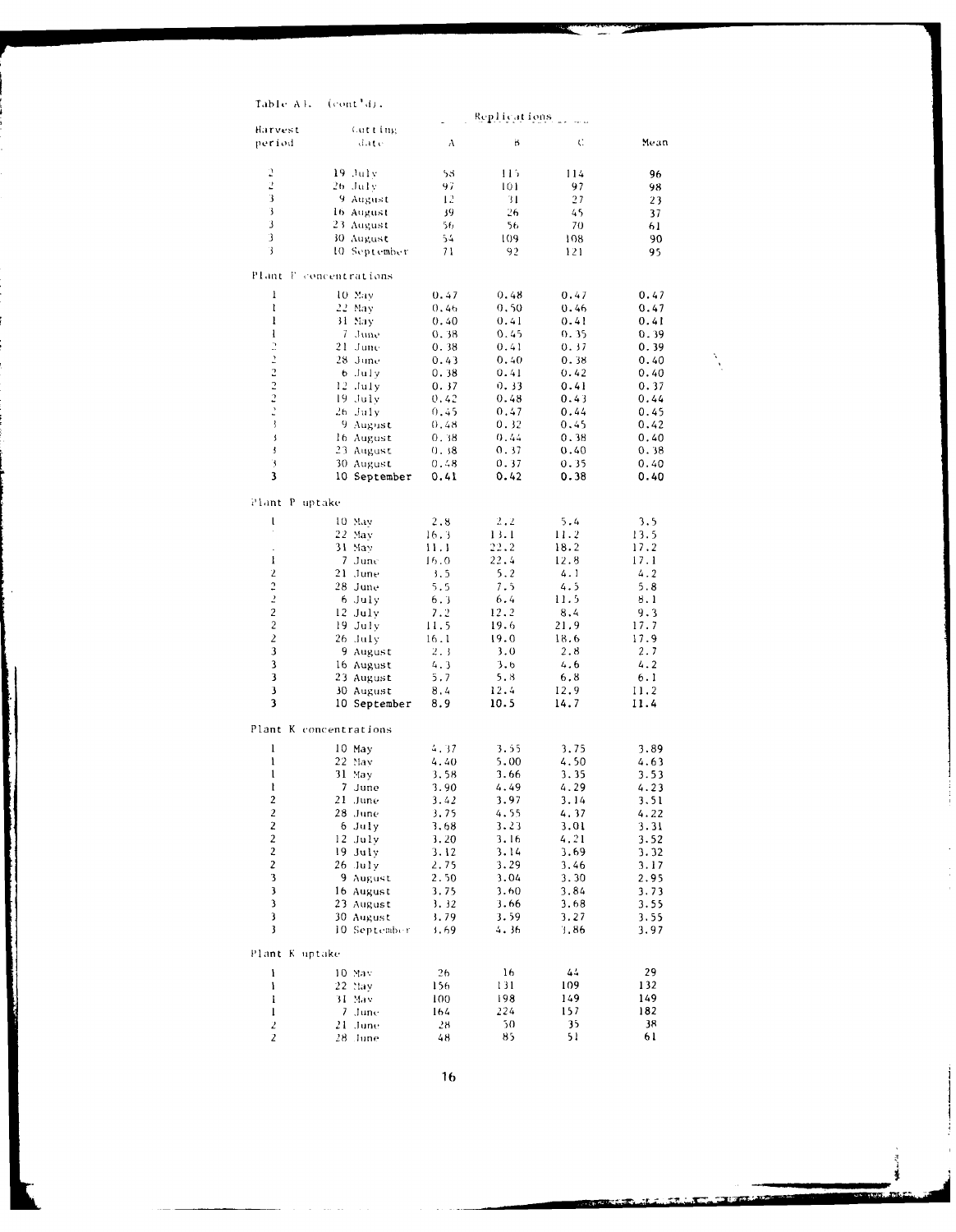Table **A3.** (cont'd).

 $\frac{1}{2}$ 

ti<br>2

 $\frac{1}{2}$ 

 $\frac{1}{1}$ 

| Harvest                                         | Cutting                  |      | Replications |      |       |
|-------------------------------------------------|--------------------------|------|--------------|------|-------|
| period                                          | date                     | Α    | B            | C    | Me an |
| 2                                               | 6 July                   | 61   | 50           | 82   | 64    |
| $\frac{2}{2}$                                   | 12 July                  | 62   | 117          | 86   | 88    |
|                                                 | 19 July                  | 85   | 128          | 188  | 134   |
|                                                 | 26 July                  | 99   | 133          | 146  | 126   |
| $\begin{array}{c} 2 \\ 3 \\ 3 \\ 3 \end{array}$ | 9 August                 | 12   | 28           | 24   | 21    |
|                                                 | 16 August                | 42   | 29           | 44   | 38    |
|                                                 | 23 August                | 52   | 120          | 110  | 94    |
| $\frac{3}{3}$                                   | 30 August                | 67   | 120          | 121  | 103   |
|                                                 | 10 September             | 80   | 109          | 149  | 113   |
|                                                 | Percent plant dry weight |      |              |      |       |
| ı                                               | 10 May                   | 0.23 | 0.25         | 0.25 | 0.24  |
| ı                                               | 22 May                   | 0.27 | 0.17         | 0.21 | 0.22  |
| ı                                               | 31 May                   | 0.15 | 0.14         | 0.14 | 0.14  |
| $\bf{l}$                                        | 7 June                   | 0.21 | 0.15         | 0.18 | 0.18  |
| $\frac{2}{2}$                                   | 21 June                  | 0.25 | 0.20         | 0.22 | 0.22  |
|                                                 | 28 June                  | 0.17 | 0.16         | 0.16 | 0.16  |
| $\frac{2}{2}$                                   | $6$ July                 | 0.19 | 0.20         | 0.20 | 0.20  |
|                                                 | $12$ July                | 0.18 | 0.18         | 0.15 | 0.17  |
|                                                 | 19 July                  | 0.20 | 0.19         | 0.18 | 0.19  |
|                                                 | $26$ July                | 0.23 | 0.17         | 0.19 | 0.20  |
|                                                 | 9 August                 | 0.37 | 0.27         | 0.29 | 0.31  |
|                                                 | 16 August                | 0.18 | 0.19         | 0.18 | 0.18  |
| 2 2 3 3 3 3 3 3                                 | 23 August                | 0.19 | 0.17         | 0.17 | 0.18  |
|                                                 | 30 August                | 0.18 | 0.19         | 0.18 | 0.18  |
|                                                 | 10 September             | 0.17 | 0.16         | 0.18 | 0.17  |
|                                                 |                          |      |              |      |       |

Table A4. Plant yields (kg/ha), composition (mg/L) and uptake (kg/ha) of N1, P and K by orchardgrass control plants in **1973.**

|                         |                       |      | Replications |      |      |
|-------------------------|-----------------------|------|--------------|------|------|
| Harvest                 | Cutting               |      |              |      |      |
| period                  | date                  | A    | B            | C    | Mean |
| Plant yields            |                       |      |              |      |      |
| ı                       | 10 May                | 816  | 680          | 884  | 793  |
| ı                       | $22$ May              | 1496 | 2244         | 3332 | 2357 |
| ı                       | 31 May                | 2516 | 5508         | 3468 | 3831 |
| ı                       | 7 June                | 5032 | 3808         | 5440 | 4760 |
| 2                       | 20 June               | 544  | 680          | 612  | 612  |
| $\overline{\mathbf{c}}$ | 27 June               | 408  | 1088         | 680  | 725  |
| $\overline{\mathbf{c}}$ | $13$ July             | 1632 | 1428         | 2040 | 1700 |
| $\overline{\mathbf{c}}$ | 25 July               | 1224 | 1564         | 1496 | 1428 |
| 3                       | 9 August              | 408  | 952          | 1020 | 793  |
|                         | 23 August             | 680  | 544          | 952  | 725  |
| 3<br>3<br>3             | 6 September           | 1428 | 1496         | 1768 | 1564 |
|                         | 3 October             | 748  | 1496         | 1156 | 1133 |
|                         | Plant N concentration |      |              |      |      |
| ı                       | 10 May                | 3.76 | 3.81         |      | 3.79 |
| ı                       | 22 May                | 2.79 | 3.72         |      | 3.25 |
| ı                       | 31 May                | 2.34 | 2.34         |      | 2.34 |
| $\mathbf{1}$            | 7 June                | 1.77 | 2.10         |      | 1.93 |
| 2                       | 20 June               | 2.00 | 2.32         |      | 2.16 |
| 2                       | 27 June               | 2.07 | 2.28         |      | 2.17 |
| $\overline{\mathbf{c}}$ | 13 July               | 1.74 | 1.96         |      | 1.85 |
|                         | $25$ July             | 2.08 | 1.64         |      | 1.86 |
| $\frac{2}{3}$           | 9 August              | 3.30 | 2.97         |      | 3.13 |
|                         | 23 August             | 2.00 | 2.16         |      | 2.08 |
| 3<br>3<br>3             | 6 September           | 2.08 | 2.52         |      | 2.30 |
|                         | 3 October             | 2.68 | 1.80         |      | 2.24 |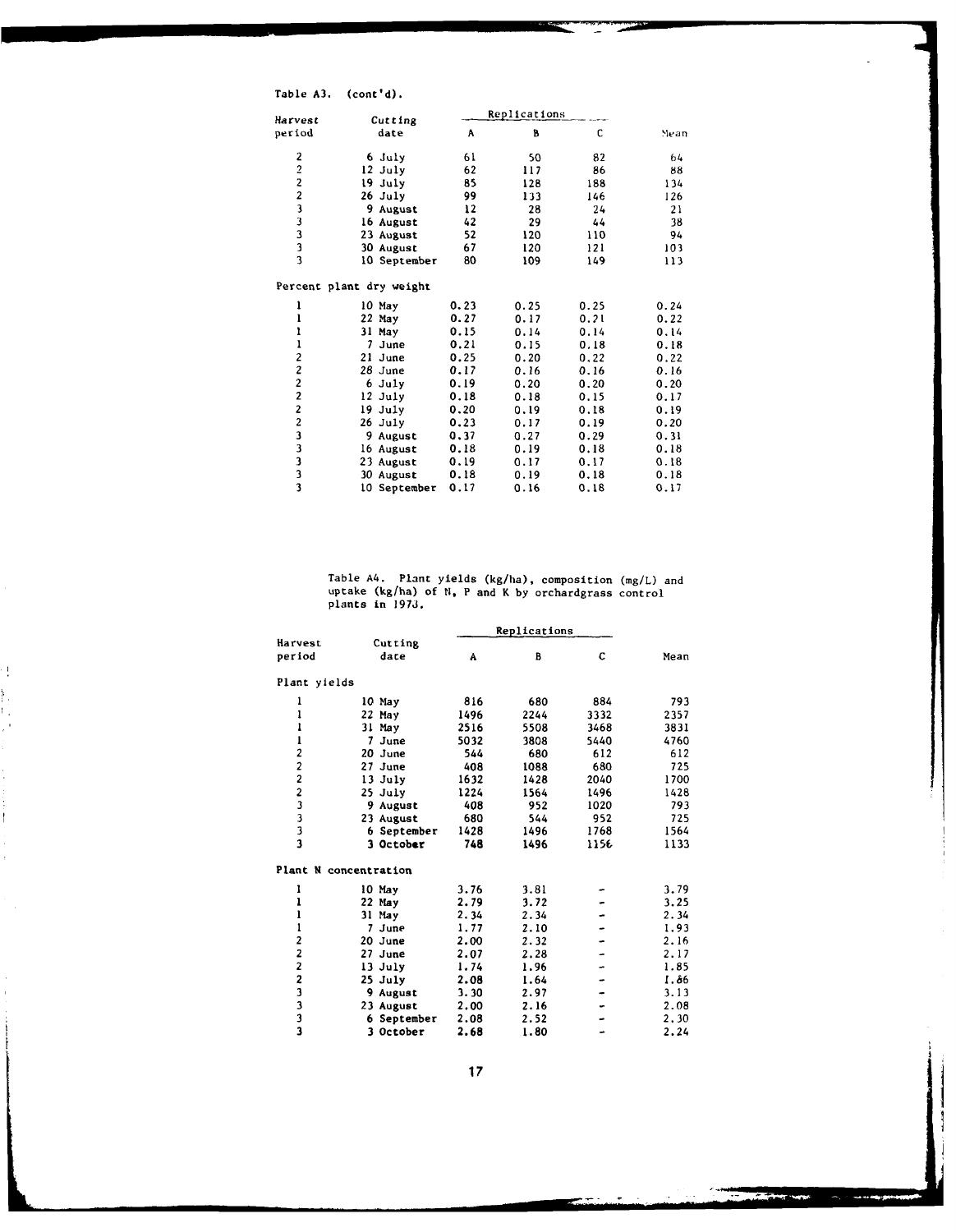# Table A4. (cont'd).

 $\bar{\rm I}$ 

 $\hat{\mathcal{A}}$ 

 $\hat{\mathcal{A}}$ 

Í

|                          |                        |       | <u>Replications</u> |                          |       |
|--------------------------|------------------------|-------|---------------------|--------------------------|-------|
| Harvest                  | Cutting                |       |                     |                          |       |
| period                   | date                   | A     | B                   | C                        | Mean  |
|                          |                        |       |                     |                          |       |
| Plant N uptake           |                        |       |                     |                          |       |
| ı                        | 10 May                 | 30.68 | 25.57               | 33.24                    | 29.83 |
| ı                        | 22 May                 | 48.62 | 72.93               | 108.29                   | 76.61 |
| $\mathbf{l}$             | 31 May                 | 58.87 | 128.89              | 81.15                    | 89.64 |
| ı                        | 7 June                 | 97.11 | 73.49               | 104.99                   | 91.86 |
| $\overline{c}$           | 20 June                | 11.75 | 14.69               | 13.21                    | 13.21 |
| $\overline{2}$           | 27 June                | 8.85  | 23.60               | 14.75                    | 15.73 |
| $\overline{\mathcal{L}}$ | 13 July                | 30.19 | 26.41               | 37.74                    | 31.44 |
| 2                        | 25 July                | 22.76 | 29.09               | 27.82                    | 26.55 |
| 3                        | 9 August               | 12.77 | 29.79               | 31.92                    | 24.82 |
| 3                        | 23 August              | 14.14 | 11.31               | 19.80                    | 15.08 |
| 3                        | 6 September            | 32.84 | 34.40               | 40.66                    | 35.96 |
| 3                        | 3 October              | 16.75 | 33.51               | 25.89                    | 25.33 |
|                          |                        |       |                     |                          |       |
|                          | Plant P concentrations |       |                     |                          |       |
| ì                        | 10 May                 | 0.36  | 0.33                | $\overline{\phantom{0}}$ | 0.34  |
| ı                        | 22 May                 | 0.41  | 0.40                | -                        | 0.40  |
| 1                        | 31 May                 | 0.73  | 0.70                | -                        | 0.71  |
| $\mathbf{I}$             | 7 June                 | 0.36  | 0.25                | -                        | 0.30  |
| 2                        | 20 June                | 0.31  | 0.32                | $\overline{a}$           | 0.31  |
| $\overline{z}$           | 27 June                | 0.57  | 0.61                | -                        | 0.59  |
| $\overline{2}$           | 13 July                | 0.42  | 0.34                | -                        | 0.38  |
| $\overline{\mathbf{c}}$  | $25$ July              | 0.45  | 0.51                |                          | 0.48  |
| 3                        | 9 August               | 0.51  | 0.62                | -                        | 0.56  |
| 3                        | 23 August              | 0.52  | 0.57                | -                        | 0.54  |
| 3                        | 6 September            | 0.73  | 0.55                | 4                        | 0.64  |
|                          | 3 October              | 0.53  | 0.50                | -                        | 0.51  |
| Fiant c                  | uptake                 |       |                     |                          |       |
|                          | 10 May                 | 2.3   | 2.3                 | 3.0                      | 2.7   |
| ı<br>$\mathbf{1}$        | 22 May                 | 6.0   | 9.0                 | 13.3                     | 9.4   |
| $\mathbf{1}$             |                        | 17.6  | 39.1                | 24.6                     | 27.1  |
| ı                        | 31 May<br>7 June       | 15.1  | 11.4                | 16.3                     | 14.3  |
| 2                        | 20 June                | 1.7   | 2.1                 | 1.9                      | 1.9   |
| 2                        | 27 June                | 2.4   | 6.4                 | 4.0                      | 4.3   |
| 2                        | 13 July                | 6.2   | 5.4                 | 7.8                      | 6.4   |
| $\overline{2}$           | 25 July                | 5.9   | 7.5                 | 7.2                      | 6.9   |
| 3                        | 9 August               | 2.3   | 5.3                 | 5.7                      | 4.4   |
| 3                        | 23 August              | 3.7   | 2.9                 | 5.1                      | 3.9   |
| 3                        | 6 September            | 9.1   | 9.6                 | 11.3                     | 10.0  |
| 3                        | 3 October              | 3.8   | 7.6                 | 5.9                      | 5.8   |
|                          |                        |       |                     |                          |       |
|                          | Plant K concentrations |       |                     |                          |       |
| ı                        | $10$ May               | 3.51  | 3.69                |                          | 3.60  |
| $\mathbf{l}$             | 22 May                 | 4.44  | 5.84                |                          | 5.14  |
| ı                        | 31 May                 | 4.93  | 5.04                |                          | 4.96  |
| I                        | 7 June                 | 4.22  | 3.90                | -                        | 4.06  |
| $\overline{c}$           | 20 June                | 3.16  | 3.41                |                          | 3.28  |
| 2                        | 27 June                | 4.87  | 4.88                |                          | 4.87  |
| $\boldsymbol{2}$         | 13 July                | 2.73  | 3.66                |                          | 3.19  |
| 2                        | 25 July                | 3.48  | 3.09                |                          | 3.28  |
| $\mathbf{3}$             | 9 August               | 2.65  | 4.34                | -                        | 3.49  |
| 3                        | 23 August              | 2.95  | 3.79                | -                        | 3.37  |
| 3                        | 6 September            | 3.59  | 4.16                |                          | 3.87  |
| 3                        | 3 October              | 2.89  | 3.15                |                          | 3.02  |
| Plant K uptake           |                        |       |                     |                          |       |
| ı                        | 10 May                 | 29    | 24                  | 32                       | 29    |
| I                        | $22$ May               | 77    | 115                 | 171                      | 121   |
| 1                        | 31 May                 | 125   | 273                 | 172                      | 190   |
| ı                        | 7 June                 | 204   | 155                 | 221                      | 193   |
| $\boldsymbol{2}$         | 20 June                | 18    | 22                  | 20                       | 20    |
| $\overline{\mathbf{c}}$  | 27 June                | 20    | 53                  | 33                       | 35    |
| $\mathbf 2$              | 13 July                | 52    | 46                  | 65                       | 54    |
| $\overline{\mathbf{c}}$  | 25 July                | 40    | 50                  | 49                       | 46    |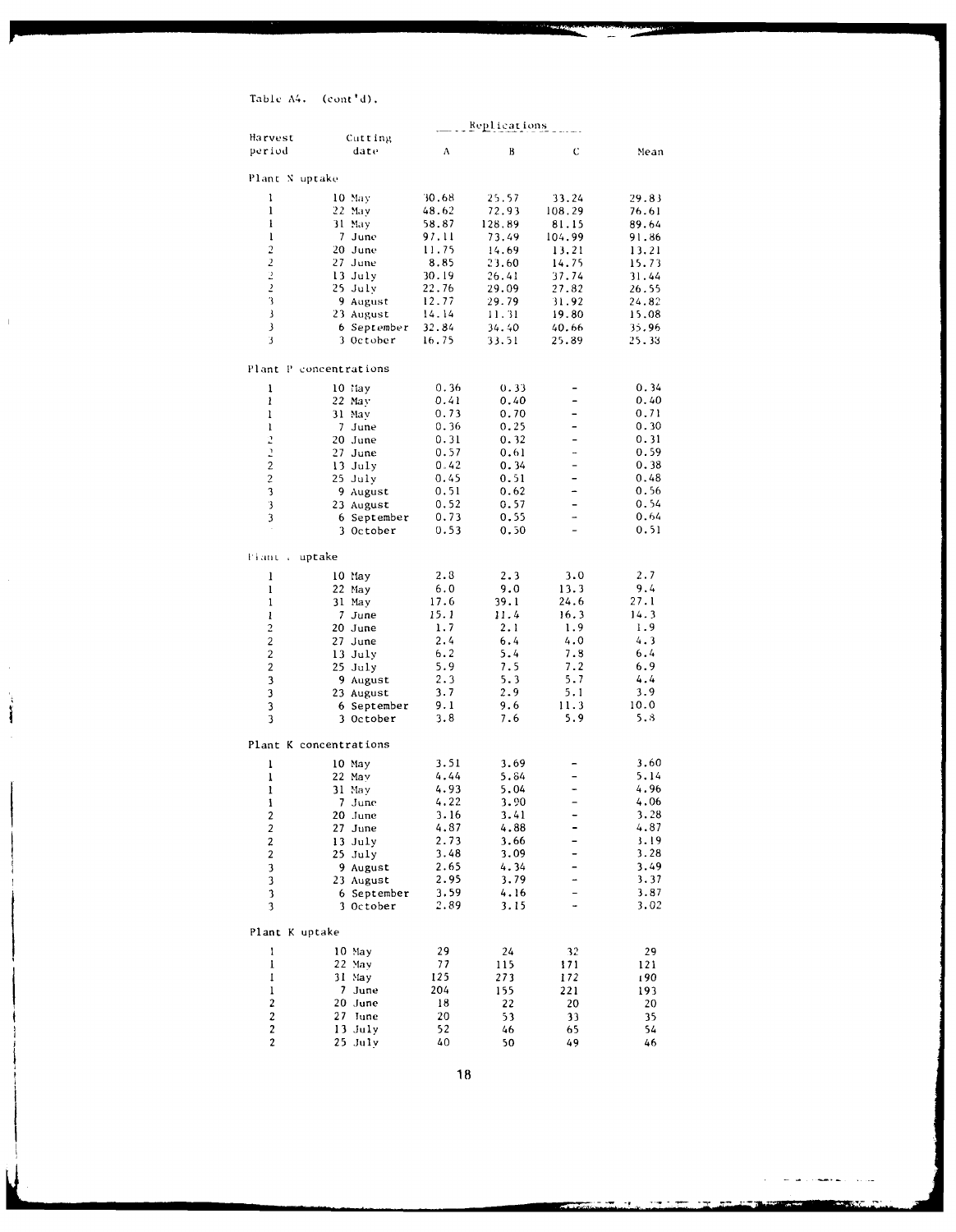Table A4. (cont'd) **.**

 $\overline{a}$ 

 $\mathbf{j}$ h

 $\ddot{\phantom{0}}$ 

| Harvest<br>period |                 | Replications |    |    |      |
|-------------------|-----------------|--------------|----|----|------|
|                   | Cutting<br>date | Λ            | В  |    | Mean |
| 3                 | 9 August        | 14           | 33 | 36 | 28   |
| 3                 | 23 August       | 23           | 18 | 32 | 24   |
| 3                 | 6 September     | 55           | 58 | 68 | 61   |
| 3                 | 3 October       | 23           | 45 | 35 | 34   |